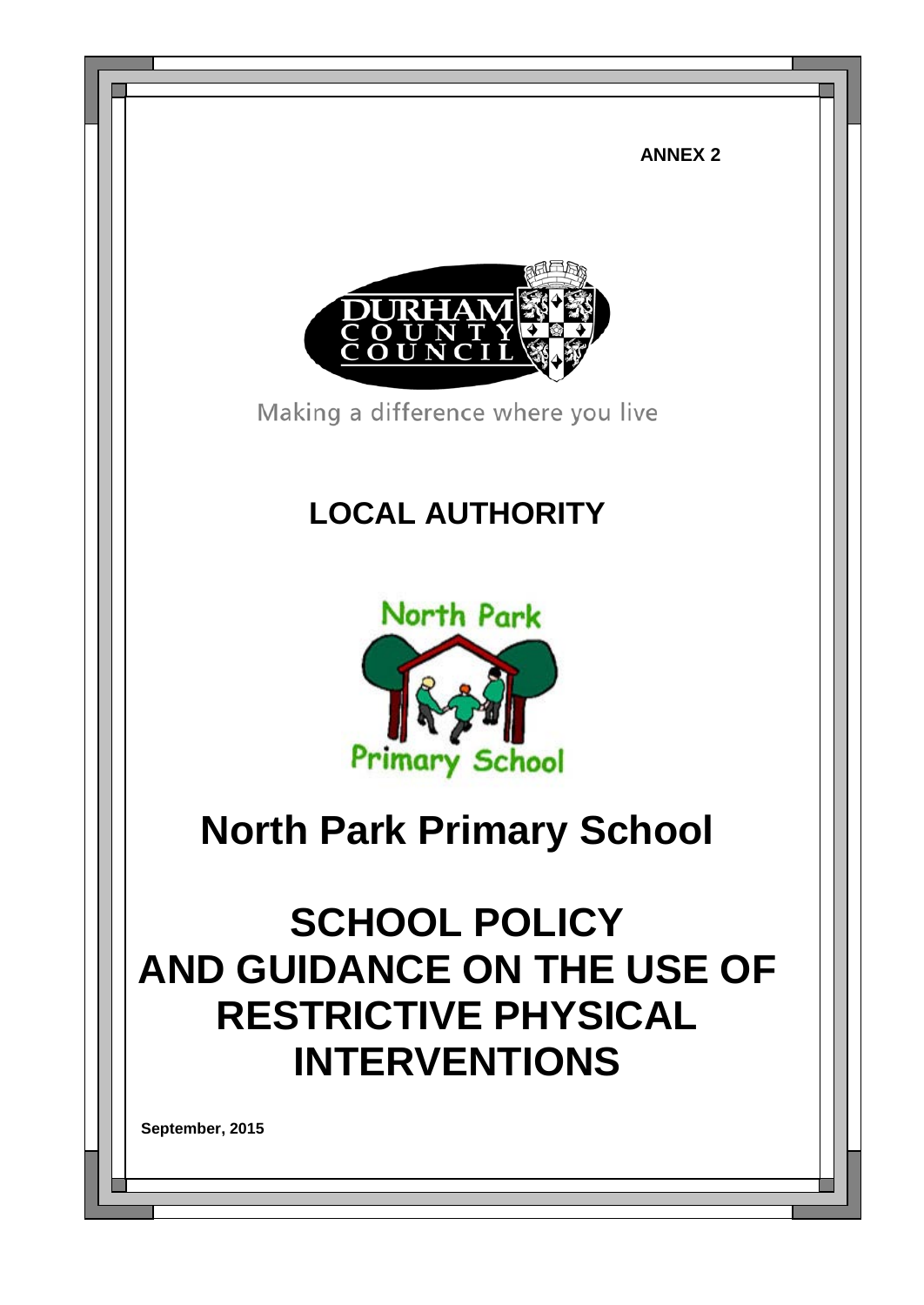# **PREFACE**

The Department for Education and Skills (DfES) and the Department of Health (DoH) have responded to the issue of managing children who present with challenging behaviour by giving guidance to promote good practice. Similarly the LA has produced a policy that makes a clear, unambiguous statement about the practice of Restrictive Physical Interventions (RPI) within the LA. The LA policy describes the context and circumstances in which it may be appropriate to use different forms of RPI.

In keeping with the Departments' guidance and the LA policy this model policy and guidance, and its accompanying appendices, are designed to help schools protect children and staff.

This model policy is organised into sections covering the following:

- introduction
- aims
- rationale
- definition of terms
- principles
- implementation
- review
- appendices.

In each section, you will find statements that set out good practice. At the end of each section there are issues you should address to make this model policy suitable for implementation in your school. Having addressed these issues, the text and frame should be deleted. This document will help you examine current school practice and procedures and develop a policy to suit your circumstances.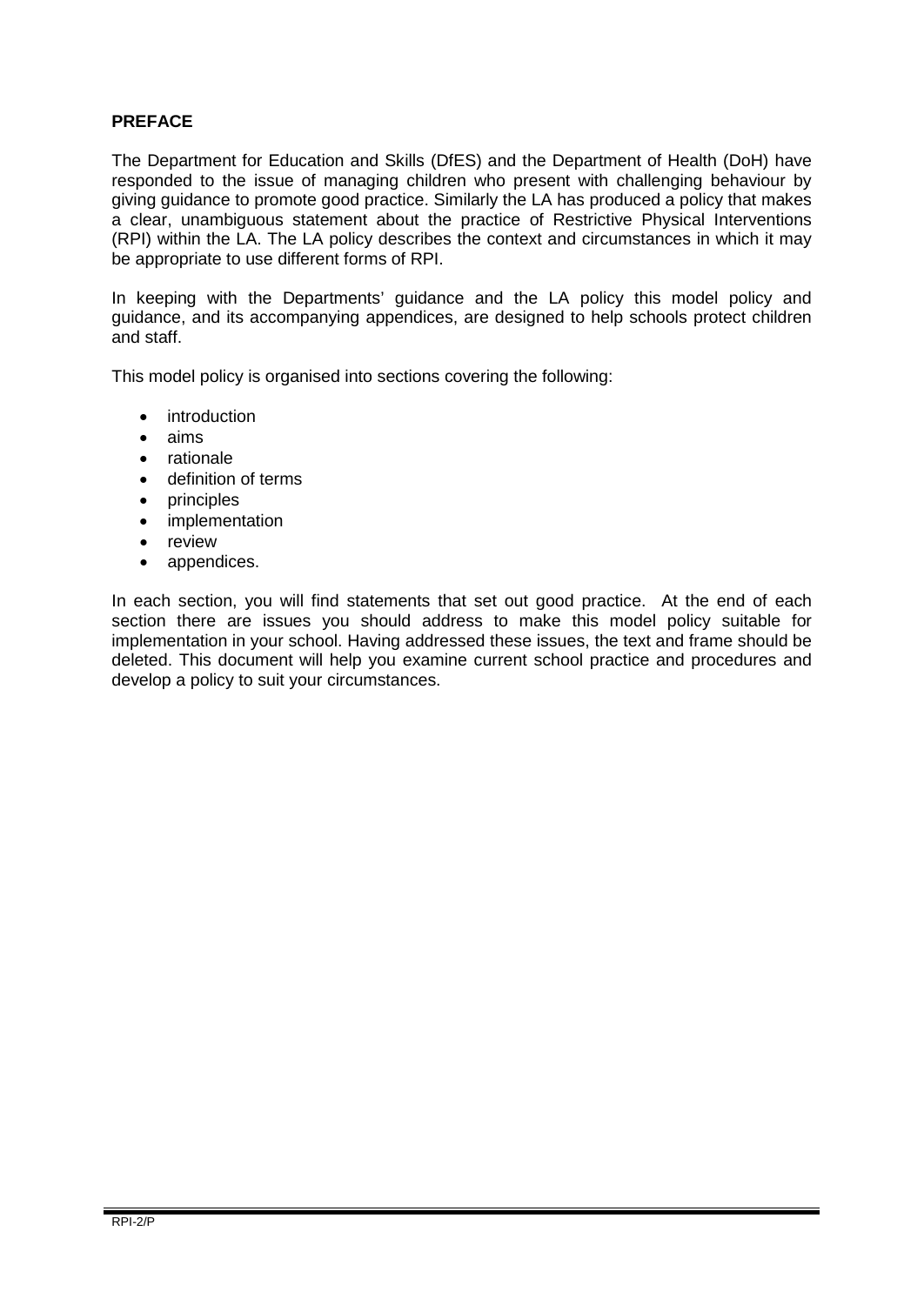# **INTRODUCTION**

The vast majority of pupils in our school behave well and conduct themselves in such a manner as to bring credit to themselves, their parents or carers, the school and the County. However, a small number of pupils may not meet the standards of behaviour and conduct the school expects of them for a wide variety of reasons.

To address these circumstances the school has developed a Behaviour Policy which:

- sets high expectations for the behaviour of all those within the school community;
- promotes a positive school ethos and a safe and secure learning environment;
- fosters mutual respect amongst staff, pupils, their parents and/or carers; and
- encourages in pupils the development of a positive self-concept.

The School Behaviour Policy recognises the achievements and positive behaviour of pupils and ensures that these are recognised, shared and celebrated. It also recognises that reprimands and sanctions may need to be applied.

However, there may be circumstances where, when preventative strategies have failed, some form of Restrictive Physical Intervention (RPI) may be unavoidable.

The School acknowledges the difference between restrictive forms of intervention, which are designed to prevent movement or mobility or to disengage from dangerous or harmful physical contact, and non-restrictive methods to manage behaviour.

RPI will usually be used as a response to an emergency. However, the School acknowledges that, in some circumstances, it may be considered in the best interests of a pupil to accept the possible use of RPI as part of a broader therapeutic or educational strategy. Where such approaches are planned, the School considers it important that they are based upon risk assessment; endorsed by partner agencies and parents or carers; and are included within the pupil's Positive Handling or Care Plan. However, any use of RPI must operate within the legal and ethical framework made explicit within this policy.

For the use of RPI by a teacher or other authorised person to be justified, it has to be demonstrated that it is warranted by, and in proportion to, the situation. Consideration should be given to the age, health, emotional state, etc., of the pupil. Every possible step should have been taken to prevent the situation, and to try to avoid the use of any RPI. Any force required should be reasonable and kept to a minimum.

School staff are vulnerable to child abuse allegations if they use any form of RPI, but particularly physical control, and 'get it wrong', or are perceived to have done so. This may mean that the parents or carers and/or the pupil object to the application of the physical control. On the other hand, staff are also vulnerable to accusations of a failure of duty of care if they do not apply any form of RPI and, as a consequence, a child suffers harm.

In such circumstances, staff need a clear frame of reference within which they should work. This policy describes mandatory principles; provides advice to staff within which they must operate and further develop their own practice which makes the use of such interventions as safe and secure as possible, for pupils and all staff.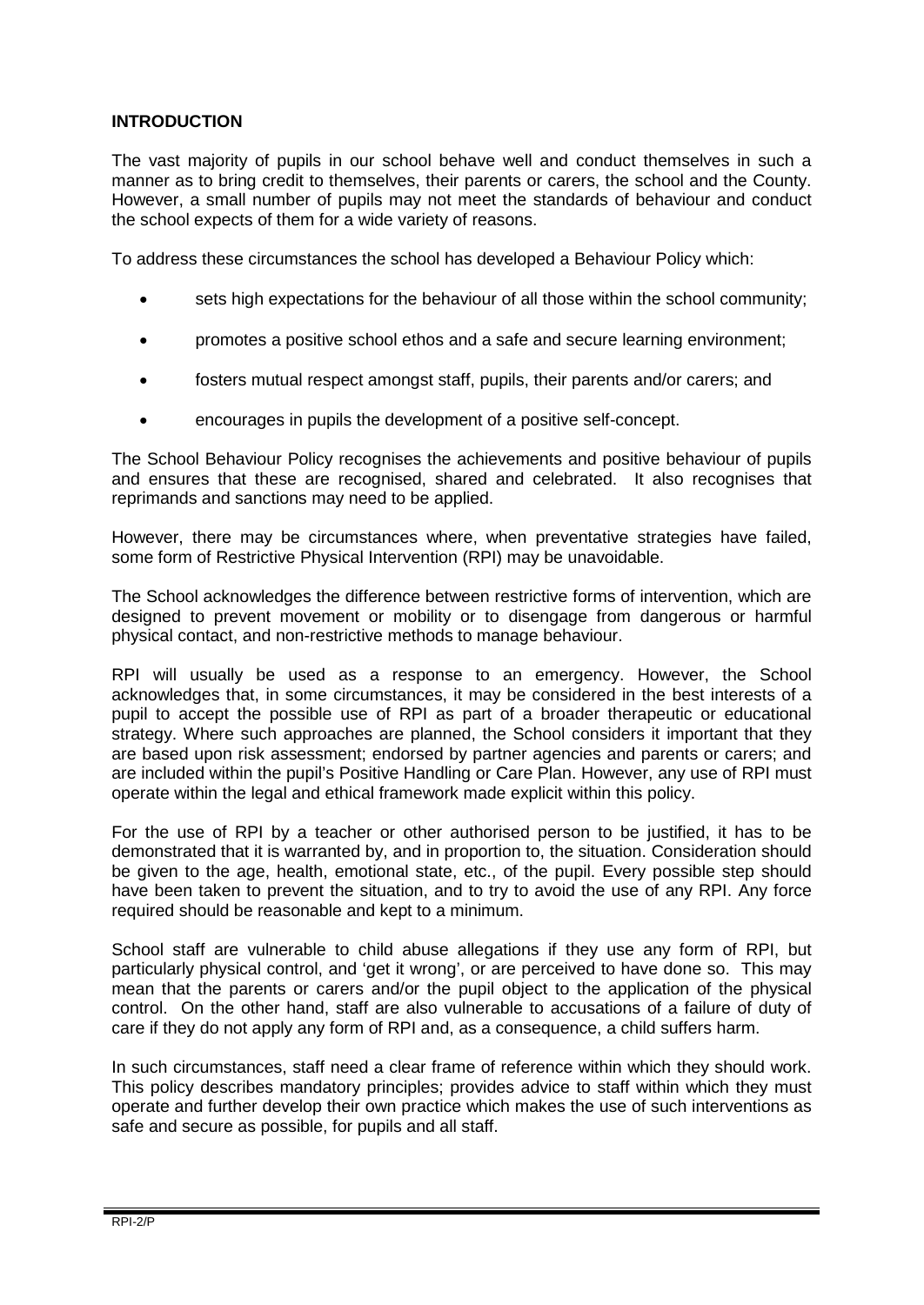This policy should be read in conjunction with other policies of the school relating to interaction between adults and pupils, and has been informed by:

- DFE Behaviour and Discipline in Schools 2016
- DFE Use of Reasonable Force 2013
- DFE Keeping Children Safe in Education 2015
- Guidance for Restrictive Physical Interventions DfES, DoH 2002
- Promoting Positive Handling Strategies for Pupils DfES April 2001 with severe Behavioural Difficulties
- The Use of force to Control or Restrain Pupils DfEE Circular10/98
- Physical Interventions: A Policy Framework BILD 1996

and is intended to provide pupils, parents and carers, staff, Governors, visitors, and the LEA with a clear statement about the use of RPI within the school.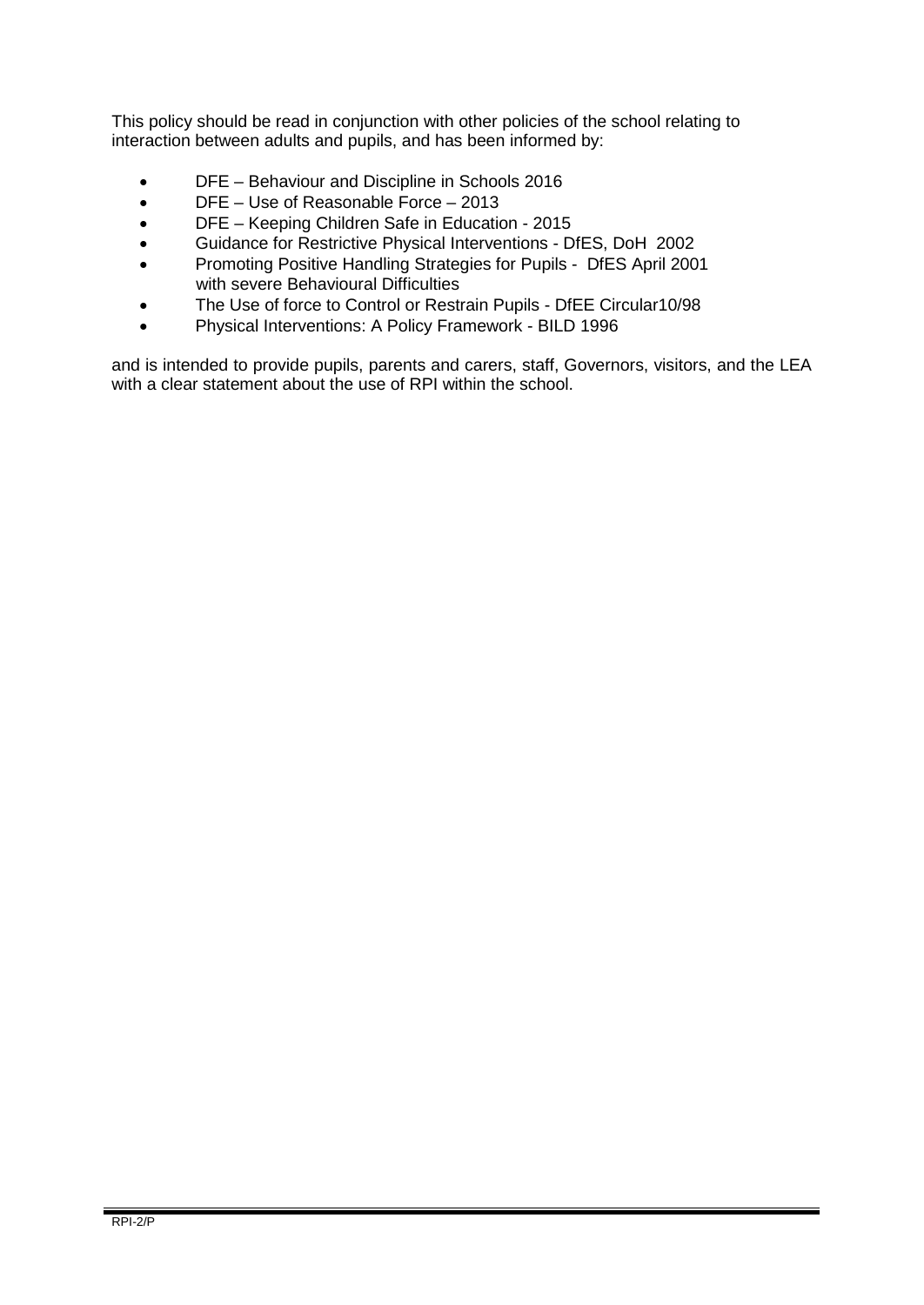# **AIMS**

It is the aim of this policy to:

- ensure that any use of RPI within the school reflects current legislation and case law;
- ensure that any use of RPI within the school reflects joint guidance from the DfES and DoH, the LEA and professional Codes of Practice;
- develop and sustain an ethos/culture and practice in school which protects the dignity and safety of both pupils and staff;
- create and maintain a safe and secure learning environment;
- promote a shared understanding that although always the last resort, Physical Control is an option that staff, authorised by the Headteacher, may have to take;
- enable staff in school and staff working in health and social care settings to adopt consistent practices in the use of RPI, based upon a common set of principles; and
- achieve outcomes that reflect the best interests of pupils whose behaviour is of immediate concern and others affected by the behaviour requiring intervention.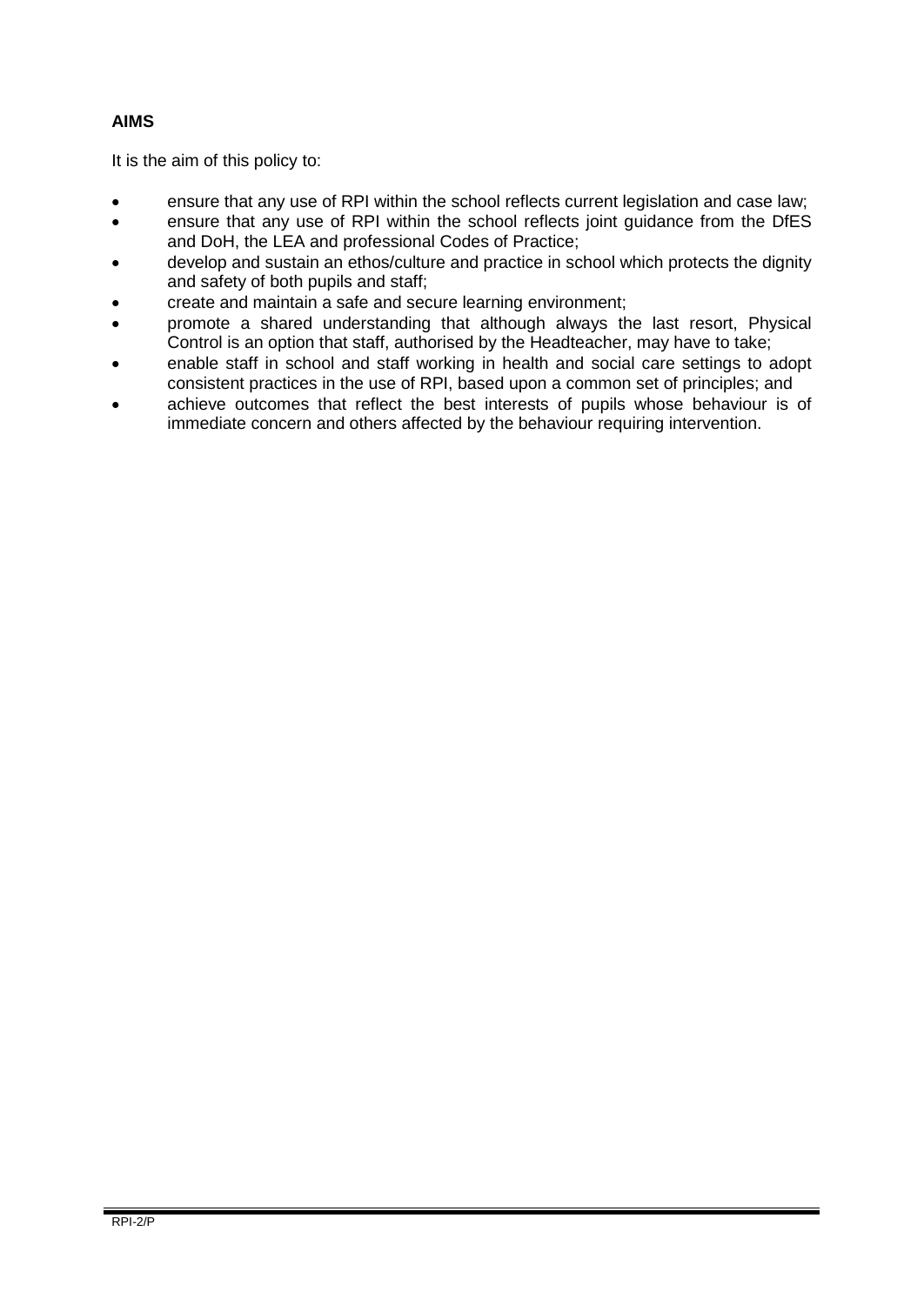# **RATIONALE**

Positive personal and professional relationships between staff and pupils are vital to ensure good order in the school. It is recognised that the majority of pupils in our school respond positively to the discipline and control practised by staff. This ensures the well being and safety of all pupils and staff in school. It is also acknowledged, however, that in exceptional circumstances, staff may need to take action in situations where the use of RPI may be required.

This policy recognises the need to make a clear, unambiguous statement about the practice of RPI within the school.

It describes the context and circumstances in which it may be appropriate to use different forms of RPI.

It recognises that RPI may at times be necessary, after all proactive and preventative approaches have been exhausted.

This policy recognises that pupils and staff have a right to work in a safe environment which promotes respectful behaviour.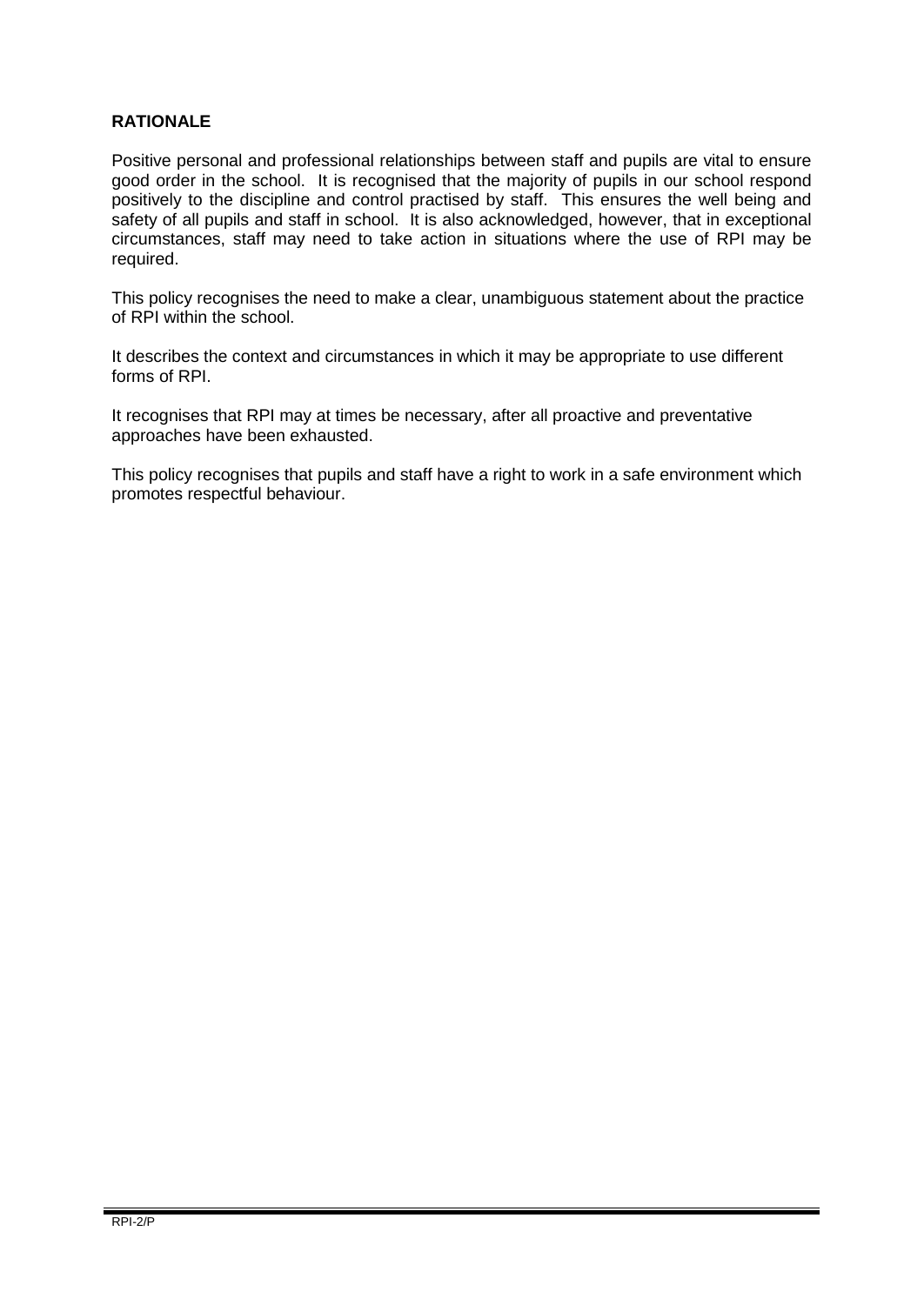## **DEFINITION OF TERMS**

Physical contact with children occurs in providing physical prompts, giving support in PE, and at times in supplying reassurance. The term Restrictive Physical Intervention does not apply to such situations.

Staff should, however, be aware that **any** physical contact with a child may be misconstrued by the child, colleagues or other observers. Support of emotionally distressed or physically injured children often involves some physical contact. Contact should be the minimum necessary to comfort and reassure the child.

If staff believe their actions may have been misconstrued they should use the school's recording systems to report it.

The School considers it is important that staff use and understand the terminology used in all Durham LEA establishments in respect of the continuum of Restrictive Physical Interventions.

Set out below is the glossary of terms which staff and others will find useful.

| <b>Physical Presence</b>             | Describes a situation in which staff stand close by or<br>in front of a pupil momentarily, or temporarily in the<br>way of a pupil. Physical presence is a means of both<br>communicating authority and re-establishing safety<br>and security.                                                                                                                                                                |
|--------------------------------------|----------------------------------------------------------------------------------------------------------------------------------------------------------------------------------------------------------------------------------------------------------------------------------------------------------------------------------------------------------------------------------------------------------------|
| <b>Restriction of Access or Exit</b> | Describes a situation in which staff stand in doorways<br>or corridors to restrict a pupil's movement, or a room<br>fitted with door catches beyond the reach of the pupil.<br>is a means of preventing pupils accessing<br>It<br>dangerous environments, or leaving a room when it is<br>judged it would be prejudicial to the maintenance of a<br>safe and secure learning environment for them to do<br>SO. |
| <b>Time Out</b>                      | Describes the removal of a pupil from an environment<br>where he/she may be gaining reinforcement to<br>maintain a behaviour to an area or room less likely to<br>reinforce it with the purpose of enabling the pupil to<br>regain self control. In Durham LA any area or room<br>used for time out must be unlocked and be<br>monitored by staff at all times.                                                |
| <b>Isolation</b>                     | Describes the separation of a pupil from his/her peers<br>and his/her supervision by a member or members of<br>staff with the purpose of providing him/her with<br>continuous focused supervision and support. Pupils<br>isolated from their peers and supervised by staff<br>must not be in locked rooms.                                                                                                     |
| <b>Seclusion</b>                     | Describes the forcible confinement and segregation of<br>a pupil from his/her peers in situations that are<br>unsupervised by staff. In Durham LA seclusion is<br>not permitted in its schools.                                                                                                                                                                                                                |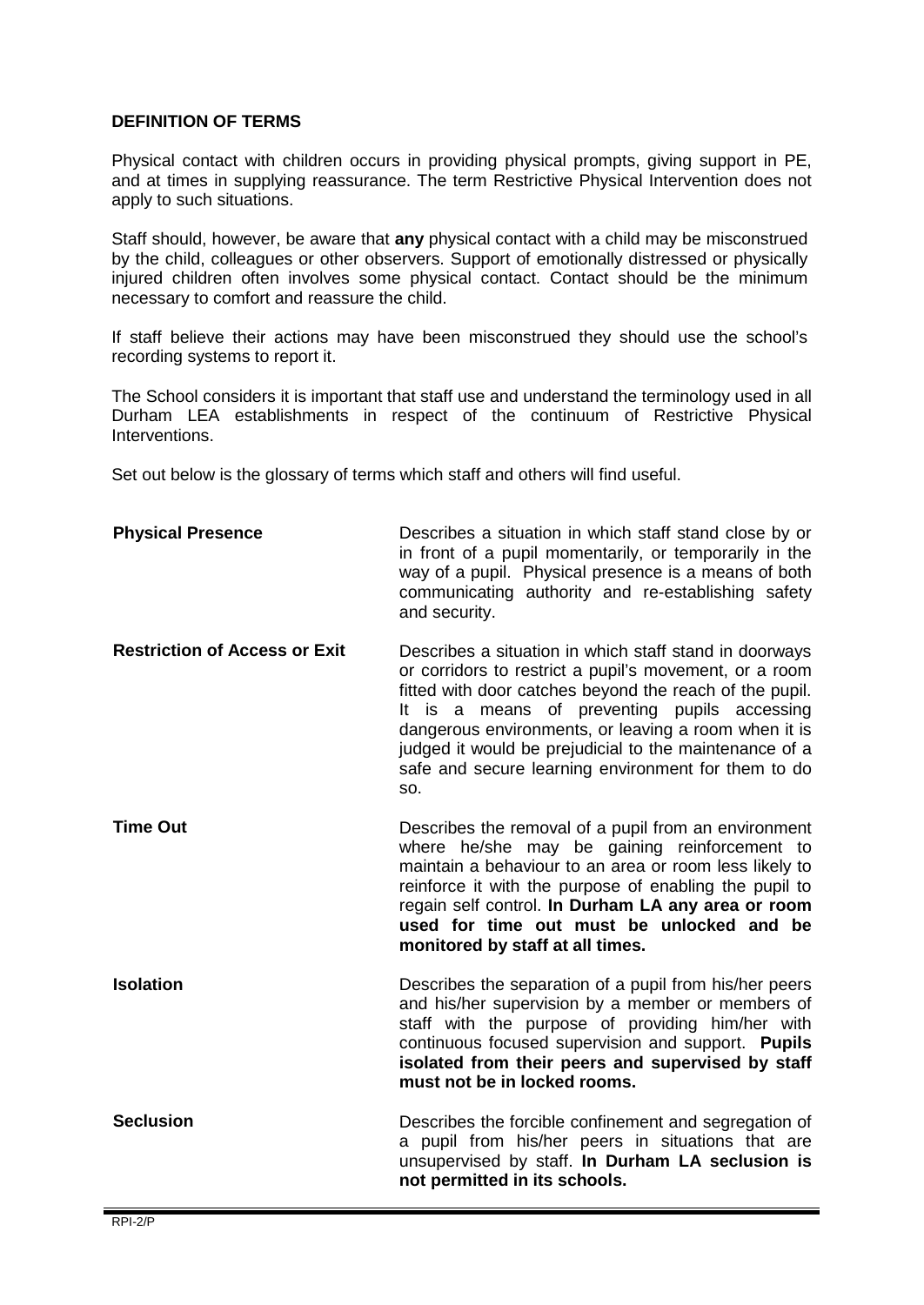- **Physical Diversion Describes** a means of deflecting a pupil from destructive and/or disruptive behaviour, for example, by holding a hand, placing a hand on the forearm, putting an arm around a shoulder or guiding by placing a hand on the back. It involves little force but serves to reinforce staff attempts to reason with the pupil. **Physical diversion is only employed by North Park Primary School staff when other members of staff are present to ensure there is no danger of misinterpretation and unintentional harm.**
- **Restrictive Devices Describes** those approved mechanical devices, e.g. helmets that are used in a planned manner to prevent self injury. A risk assessment should be undertaken prior to use identifying the benefits and risks associated with the use of the restrictive device, and staff should be fully trained in their usage. **Restrictive devices are not required for pupils at North Park Primary School.**
- **Physical Control Describes** the positive use of reasonable minimum force to divert a pupil from committing a criminal offence, harming himself/herself or others, seriously damaging property or disruptive behaviour which prejudices the establishment and maintenance of a safe and secure learning environment. Physical control is normally limited to holding a pupil in a standing or sitting position. **Physical control will only by employed by members of staff who have current, up to date Team Teach training.**

Case law deals with the question of reasonableness in relation to force. Within schools the question is likely to be decided on the following basis:

- did the member of staff act within the power of the Act? and
- what did the member of staff believe the circumstances to be at the time of the incident?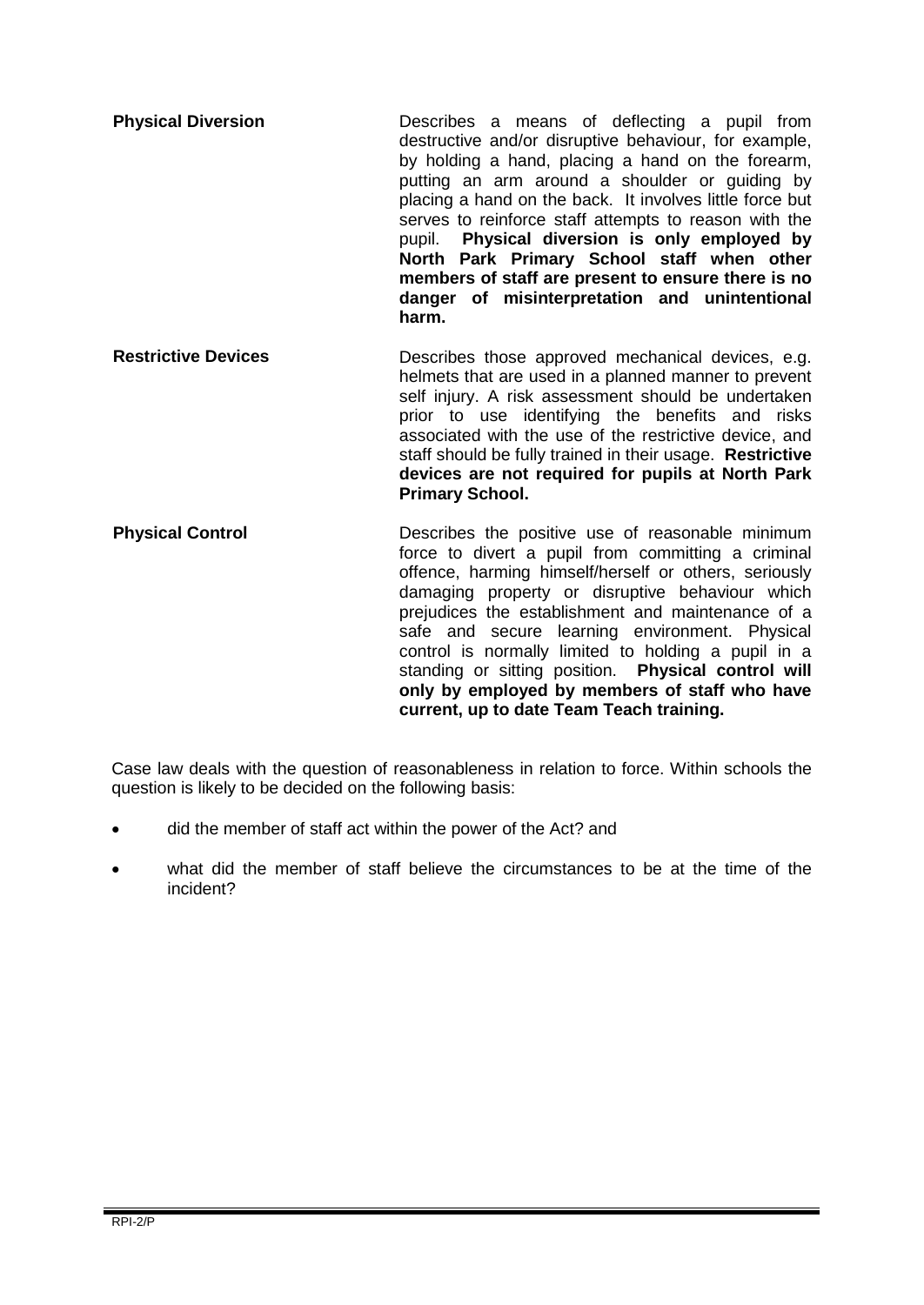# **GENERAL PRINCIPLES**

#### **Principles Within the Legislation:**

Section 550A of the Education Act 1996 sets out the powers which teachers and other staff have to use reasonable minimum force to physically control pupils.

It allows those teachers and other members of staff who are authorised by the Head Teacher to use such force as is reasonable in all the circumstances to prevent a pupil from doing, or continuing to do, any of the following:

- (i) committing a criminal offence (including behaving in a way that would be an offence if the pupil were not under the age of criminal responsibility);
- (ii) injuring themselves or others;
- (iii) causing damage to property (including the pupil's own property); and
- (iv) engaging in any behaviour prejudicial to maintaining good order and discipline at the school or among any of its pupils, whether that behaviour occurs in a classroom during a teaching session or elsewhere.

(Section 550A of the Education Act 1996, Circular 10/98, Para 9)

## **Any form of corporal punishment in schools is illegal, and this ban is absolute**

In considering issues in respect of the use of RPI, this school will have cognisance of the following:

- The Children Act 1989, guidance and regulations, which state: "physical control should be used rarely and only to prevent a child from harming himself or others or from damaging property. Force should not be used for any other purpose, or simply to secure compliance with staff instruction".
- Further advice on pupil behaviour and discipline which is given in DfEE Circular 9/94 and the advice on restraint is given in Paragraphs 115 to 117 of the Circular.
- Circular 10/95 entitled 'Protecting Children From Abuse' which stresses that schools have pastoral responsibility towards their pupils and should recognise that pupils have a fundamental right to be protected from harm. Schools should have procedures for handling suspected cases of abuse of pupils which should be based upon procedures laid down by the Area Child Protection Committee.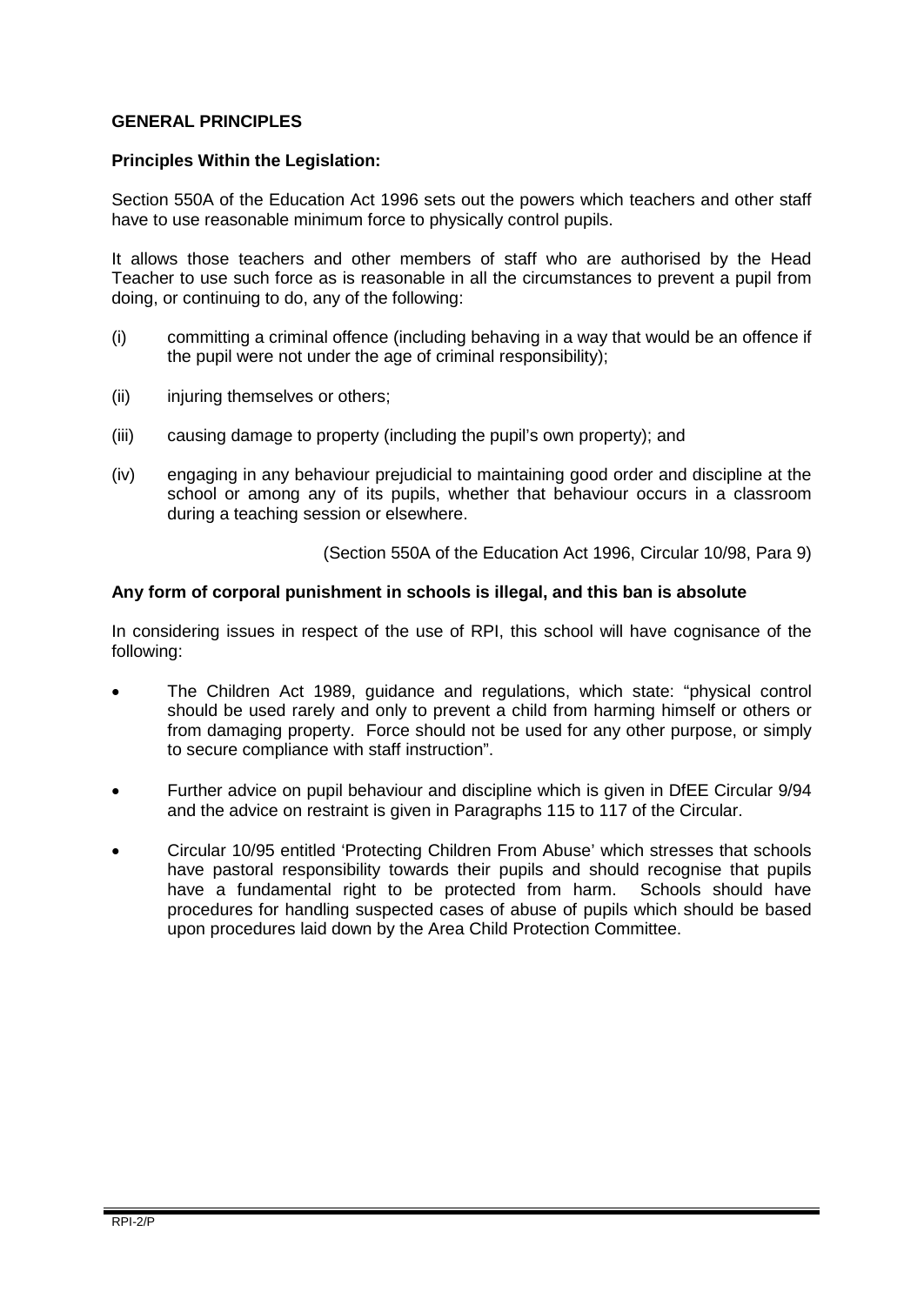# **SCHOOL PRINCIPLES**

Everyone attending or working in this school has a right to:

- recognition of their unique identity;
- be treated with respect and dignity;
- learn and work in a safe environment; and
- be protected from harm, violence, assault and acts of verbal abuse.

Pupils attending this school and their parents/carers have a right to:

- individual consideration of pupil needs by the staff who have responsibility for their care and protection;
- expect staff to undertake their duties and responsibilities in accordance with the school's policies;
- be informed about school rules, relevant policies and the expected conduct of all pupils and staff working in school;
- be informed about the school's complaints procedure.

Within this school the following must guide practice:

- Challenging behaviour can usually be prevented by the careful management of the school environment and the considered deployment of staff.
- Any use of RPI should be consistent with the legal obligations and responsibilities of the school and its staff and the rights and protection afforded to pupils under law.
- RPI should only be used in the best interests of pupils, and in conjunction with other strategies, designed to support pupils learn alternative non-challenging behaviours.
- The use of RPI must **not** be used with intent to:
	- (i) punish;
	- (ii) cause or threaten hurt;
	- (iii) oppress, threaten, intimidate or bully; or
	- (iv) secure compliance with staff instruction.
- Within the continuum of RPI, physical control **should only** be used:
	- (i) with minimum and reasonable force;
	- (ii) rarely and exceptionally;
	- (iii) as a last resort where all other courses of action have failed; and
	- (iii) with the minimum degree of intrusion required to resolve the situation.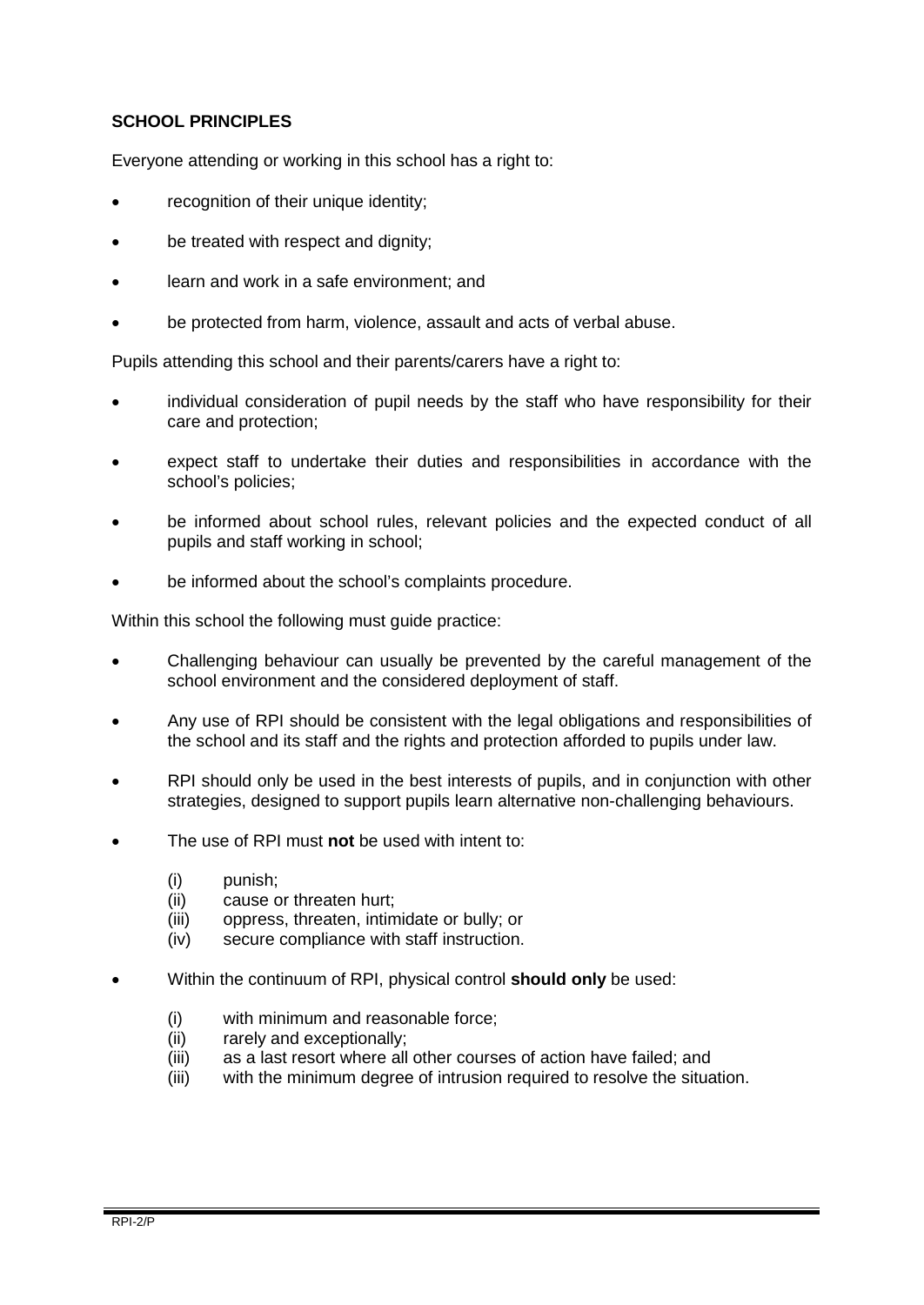- Staff should not act in a way that might reasonably be expected to cause injury, for example, by:
	- (i) holding a pupil around the neck or by the collar, or in any other way that might restrict the pupil's ability to breathe;
	- (ii) slapping, punching or kicking a pupil;
	- (iii) twisting or forcing limbs against a joint;
	- (iv) tripping up a pupil;
	- (v) holding or pulling a pupil by the hair or ear; or
	- (vi) holding a pupil face down on the ground.

(Section 550A of the Education Act 1996, Circular 10/98, Para 23)

- Any use of physical control should be justifiable and reasonable and informed by risk assessment. (See Circular 10/98 Para 8, and Appendix 1 within this document).
- Staff must always adhere to School policy and guidance when using RPI.
- Preventative techniques must have been exhausted.
- The School will not use seclusion.
- The School will agree its policy and guidance on the use of RPI with its Governing Body and the LA.
- All pupils and their families and representatives will have ready access to an effective complaints procedure.
- The School will facilitate LA monitoring of incidents of the use of physical control in school.
- The School will facilitate LA compliance with the requirements of the Reporting of Injuries, Diseases and Dangerous Occurrences Regulations 1995 if employees or pupils are injured while using techniques in the use of physical control by comprehensive reporting.
- All involved pupils and staff will be provided with opportunities for debriefing as soon as possible following an incident.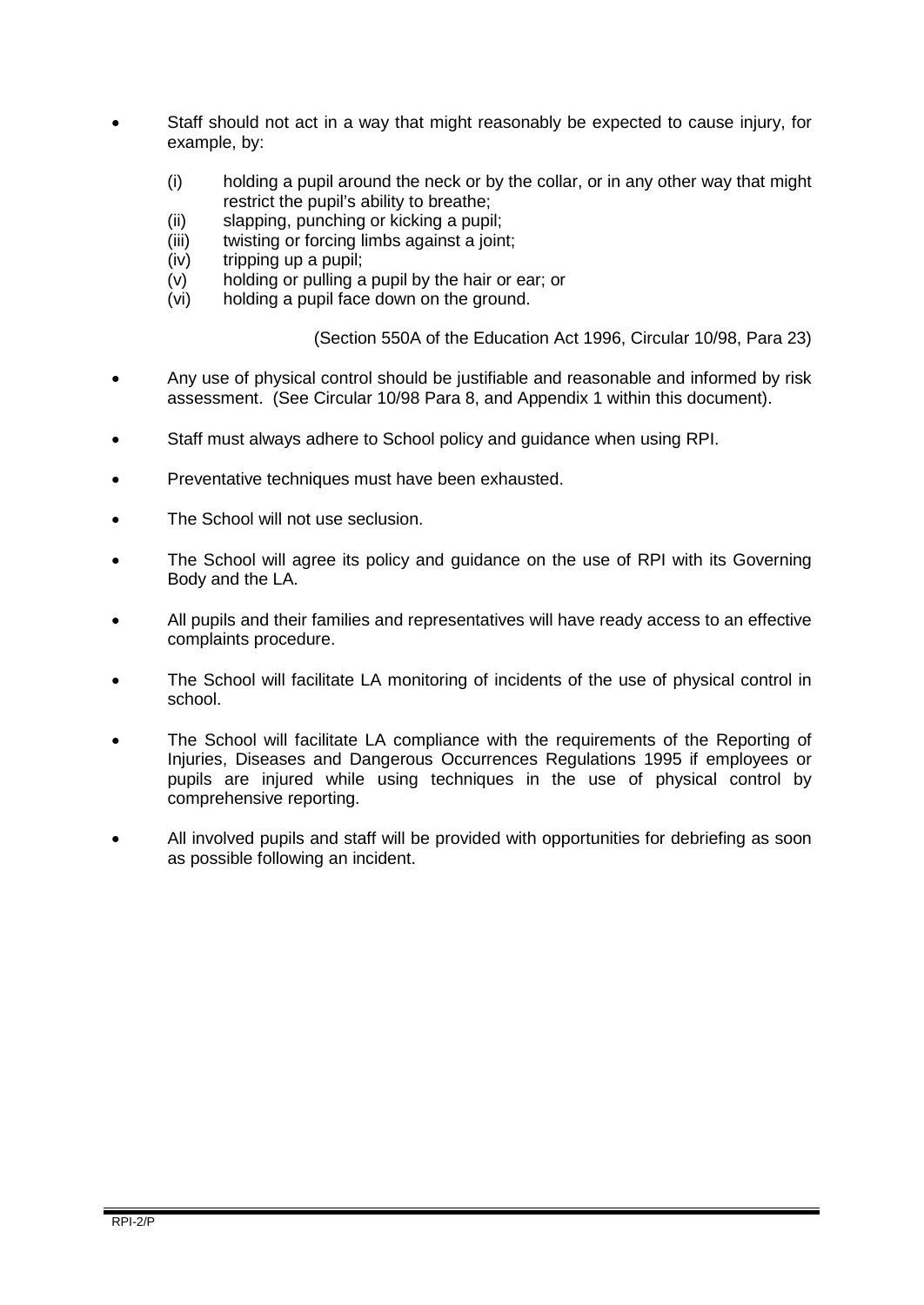## **IMPLEMENTATION**

## **Authorised Staff**

In this school all teachers are authorised to use all elements of RPI with the exception of physical control. Only members of staff with current, up to date Team Teach training are authorised to use physical control. Authorisation is not given to volunteers or parents.

The Headteacher is responsible for making clear to whom such authorisation has been given, in what circumstances and settings they may use RPI and for what duration of time this authorisation will last. The Headteacher will ensure that those authorised are aware of, and understand, what authorisation entails. Those the Headteacher has not authorised will be told what steps to take in the case of an incident where RPI is needed, for example to contact an authorised member of staff.

Supply staff will not be authorised unless they are familiar with this school's policy and have undertaken training.

The Headteacher will maintain a list of those who have been authorised and those for whom training has been provided. This list will be updated at least annually.

#### **Staff from the Authority Working Within the School**

Support Services may have their own policies for the use of RPI but their staff will, whilst on school premises, be expected to be aware of and operate within the policy of this school.

## **Training**

Training for staff will be made available as part of the school's staff development programme.

#### **Strategies for Dealing with Challenging Behaviour**

Staff consistently use positive strategies to encourage acceptable behaviour and good order.

Every effort will be made to resolve conflict positively and without harm to pupils or staff, property, buildings or the environment in line with the school's Behaviour Policy.

#### **Escalating Situations**

The 1996 Education Act (Section 550A) stipulates that reasonable force may be used to prevent a pupil from doing, or continuing to do any of the following:

- engaging in any behaviour prejudicial to maintaining good order and discipline at the school or among any of its pupils, whether the behaviour occurs in a classroom during a teaching session or elsewhere (this includes authorised out-of-school activities);
- self-injuring or placing himself or herself at risk;
- injuring others;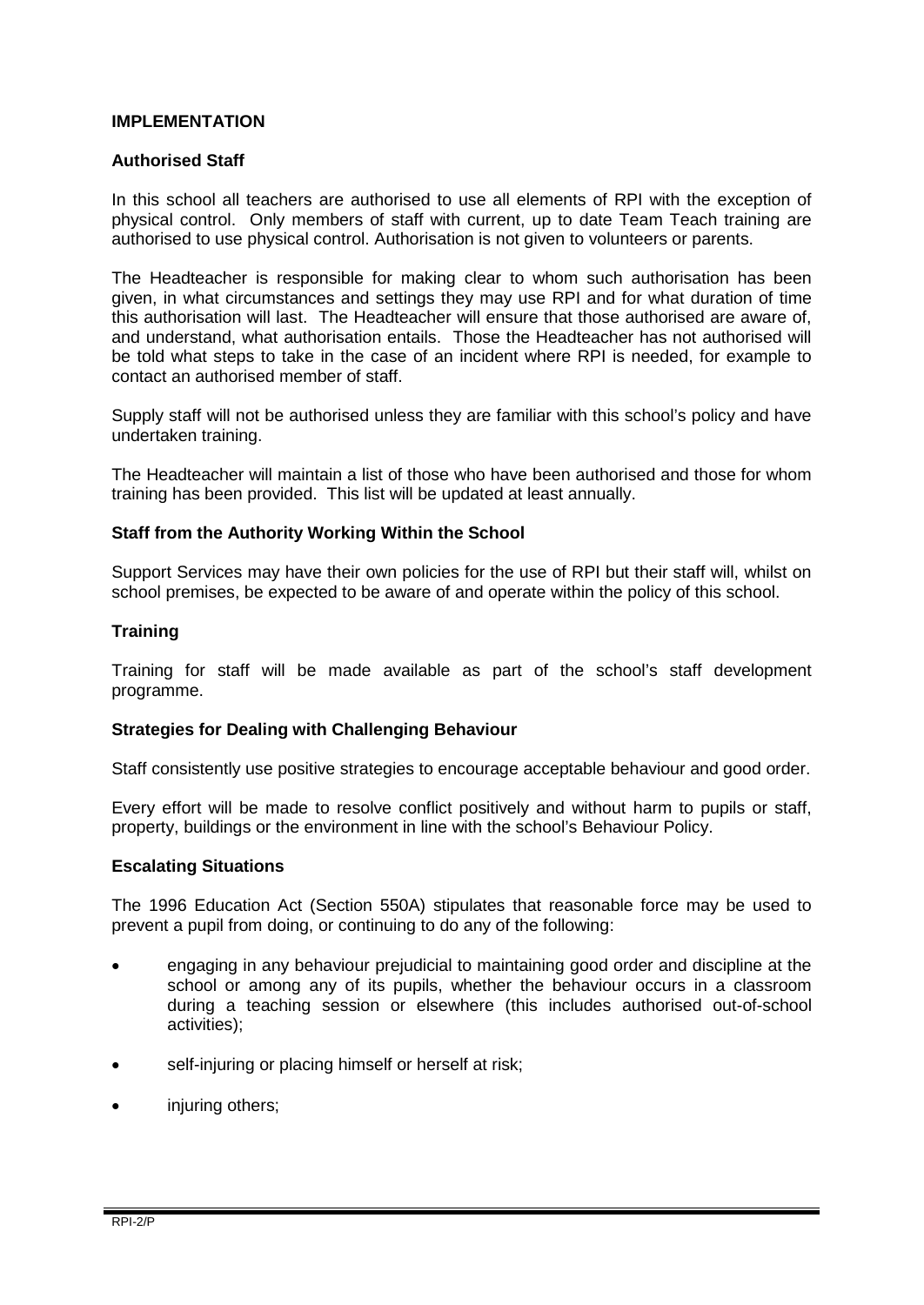- causing damage to property, including that of the pupil himself or herself; and
- committing a criminal offence (even if the pupil is below the age of criminal responsibility).

## **Types of Incidents**

- (a) where action is necessary in self-defence or because there is an imminent risk of injury;
- (b) where there develops an increasing risk of injury, or significant damage to property;
- (c) where a pupil is behaving in a way that is significantly compromising good order or discipline.

Examples of situations which fall within one of the first two categories are:

- a pupil attacks a member of staff or another pupil;
- pupils are fighting;
- a pupil is engaged in increasingly at-risk behaviour;
- a pupil is causing, or at risk of causing injury, damage by accident, by rough play, or by misuse of dangerous materials or objects;
- a pupil is running in a corridor or on a stairway in a way which he or she might have or cause an accident likely to injure him or herself; and
- a pupil absconds from a class or tries to leave school (NB this will only apply if a pupil could be at risk if not kept in the classroom or at school).

Examples of situations which fall into the third category are:

- a pupil persistently refuses to comply with a directive to leave a classroom in an escalating situation; and
- a pupil is behaving in a way that is **seriously** disrupting a lesson.

#### **Acceptable Measures of Physical Intervention**

The use of any RPI can only be deemed reasonable if:

- (a) it is warranted by the particular circumstances of the incident;
- (b) it is delivered in accordance with the seriousness of the incident and the consequences which it is desired to prevent;
- (c) it is carried out as the minimum to achieve the desired result;
- (d) the age, understanding and gender of the pupil are taken into account;
- (e) it is likely to achieve the desired result.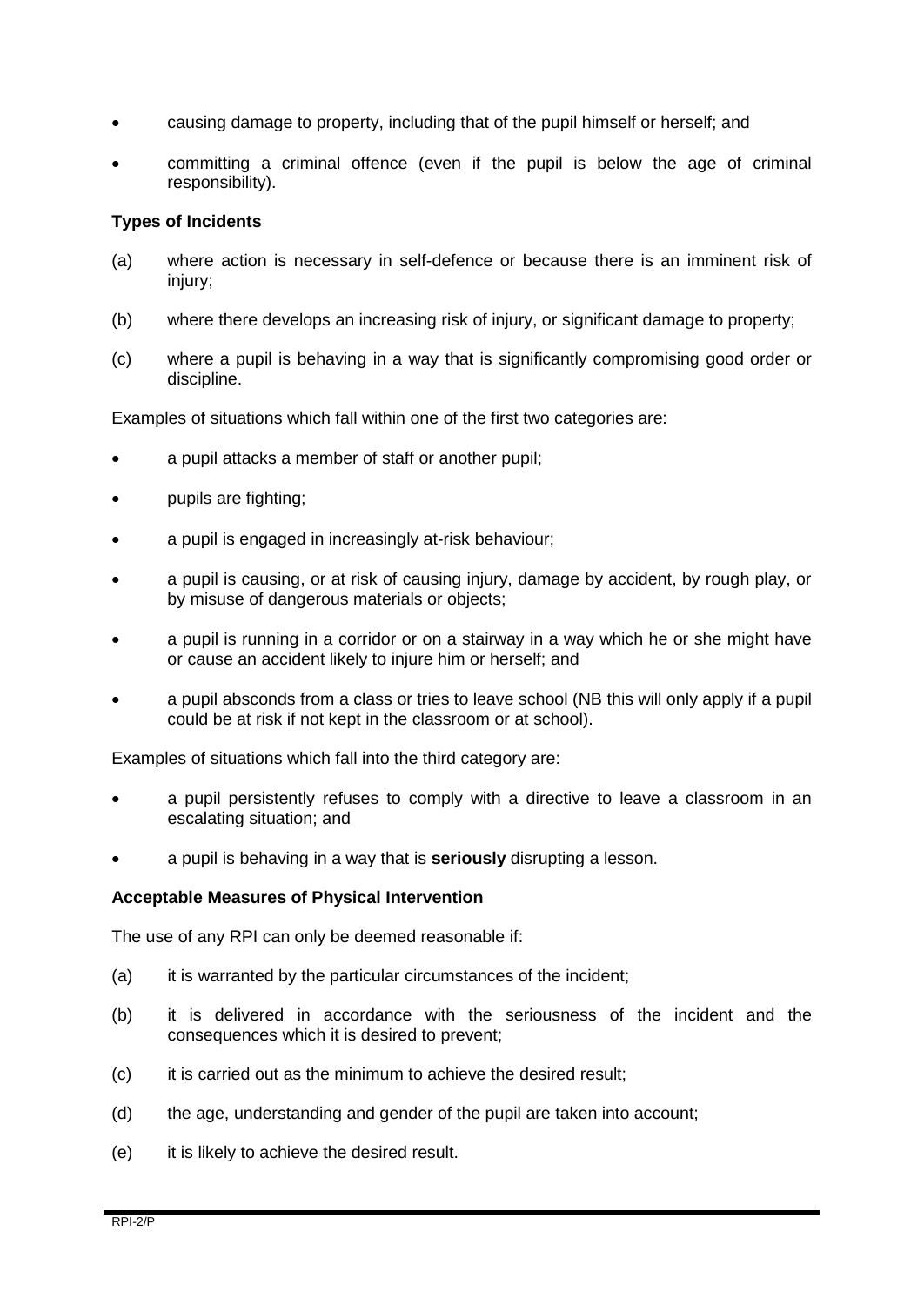Wherever possible assistance should be sought from another member of staff before intervening.

Restrictive Physical Intervention may involve staff:

| $\bullet$     | physically positioning themselves between pupils    | $\blacksquare$           | physical presence                |
|---------------|-----------------------------------------------------|--------------------------|----------------------------------|
| $\bullet$     | blocking a pupil's path                             | -                        | restriction of access or<br>exit |
| $\bullet$     | escorting a pupil or shepherding a pupil away       | $\overline{\phantom{a}}$ | physical diversion               |
| hold a pupil. | In extreme circumstances, trained staff may need to | -                        | physical control                 |

# **Recording**

Where RPI have been used to manage a pupil, a record of the incident **may** need to be kept. Where physical control has been used a record of the incident **must** be kept. This record should be made in a school incident log (see Appendix 4 within this document) which will include:

- name of pupil;
- date, time and place of incident;
- a brief description of the incident and actions taken.

The Incident Log report must be completed as soon as possible after the incident, normally prior to staff going off duty and be signed by all staff involved, and the Headteacher.

In addition, specific details of the use of physical control must be recorded on a Major Incident Report (MIR, see Appendix 2 within this document). Reporting will include:

- how the incident developed;
- attempts made to calm the situation;
- names of any staff or pupils who witnessed the incident;
- the outcome of the incident including any injuries sustained, by any pupil or member of staff;
- any damage to property which has resulted;
- whether/how parents have been informed; and
- after investigation, a summary of actions taken.

Staff may find it helpful to seek advice from a senior colleague when compiling a report. After the review of the incident, copies of the MIR will be placed on the pupil's file.

A copy of the MIR will be sent to the Pupil Services Officer (Child Protection), Pupil Casework Office, Education Department, County Hall, Durham DH1 5UJ.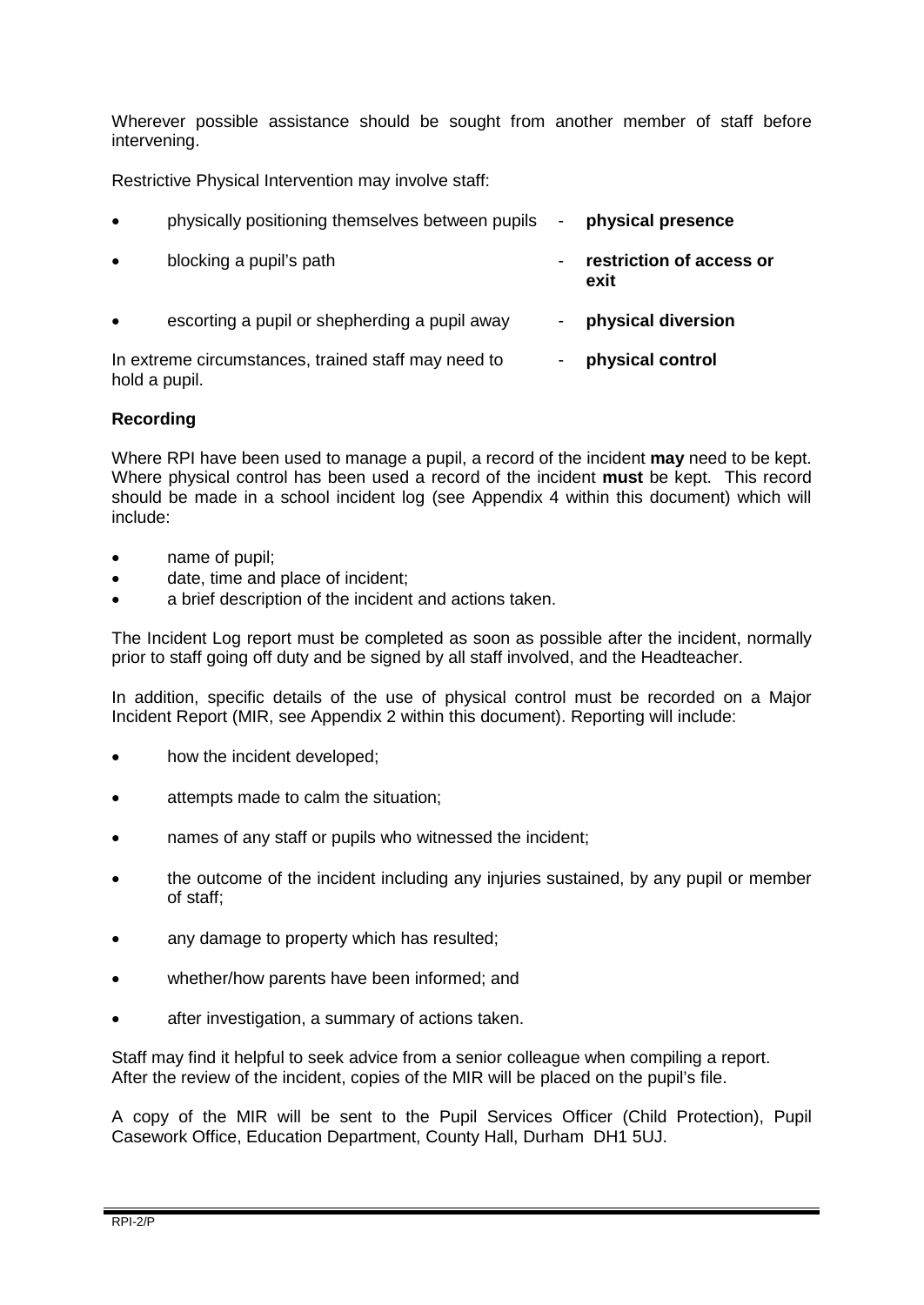Where staff have been involved in an incident involving physical control they should have access to counselling and support. Within the school, this will be made available through the Headteacher. Staff may also contact the Counselling Helpline (Tel. 03000 2689999)

# **Action After an Incident**

The Headteacher will ensure that each incident of the use of physical control is reviewed and investigated further as required. If further action is required in relation to a member of staff or a pupil, this will be pursued through the appropriate procedures.

# **Complaints**

The availability of a clear policy about RPI and early involvement of parents should reduce the likelihood of complaints but may not eliminate them.

Any complaints about staff will be dealt with under the School's Complaints Procedure.

The Chair of Governors will be informed of complaints but other governors will not be involved as a complaint may require further action on their part.

# **Appeals**

If parents remain dissatisfied with the decision following investigation into their complaint, then they have the opportunity to appeal against the decision to the Governing Body of the school. All appeals have to be made in writing. Parents will also have the opportunity to attend the appeal hearing in person. The Governing Body will consider all the information and come to a final decision.

# **Monitoring of Incidents**

Whenever a member of staff has occasion to use physical control this will always be recorded and documented. Monitoring of incidents will help to ensure that staff are following the correct procedures and will alert the Headteacher to the needs of any pupil(s) whose behaviour can only be contained by the use of physical control.

This process will also address patterns of incidents and evaluate trends which may be emerging

# **REVIEW**

This policy will be reviewed annually.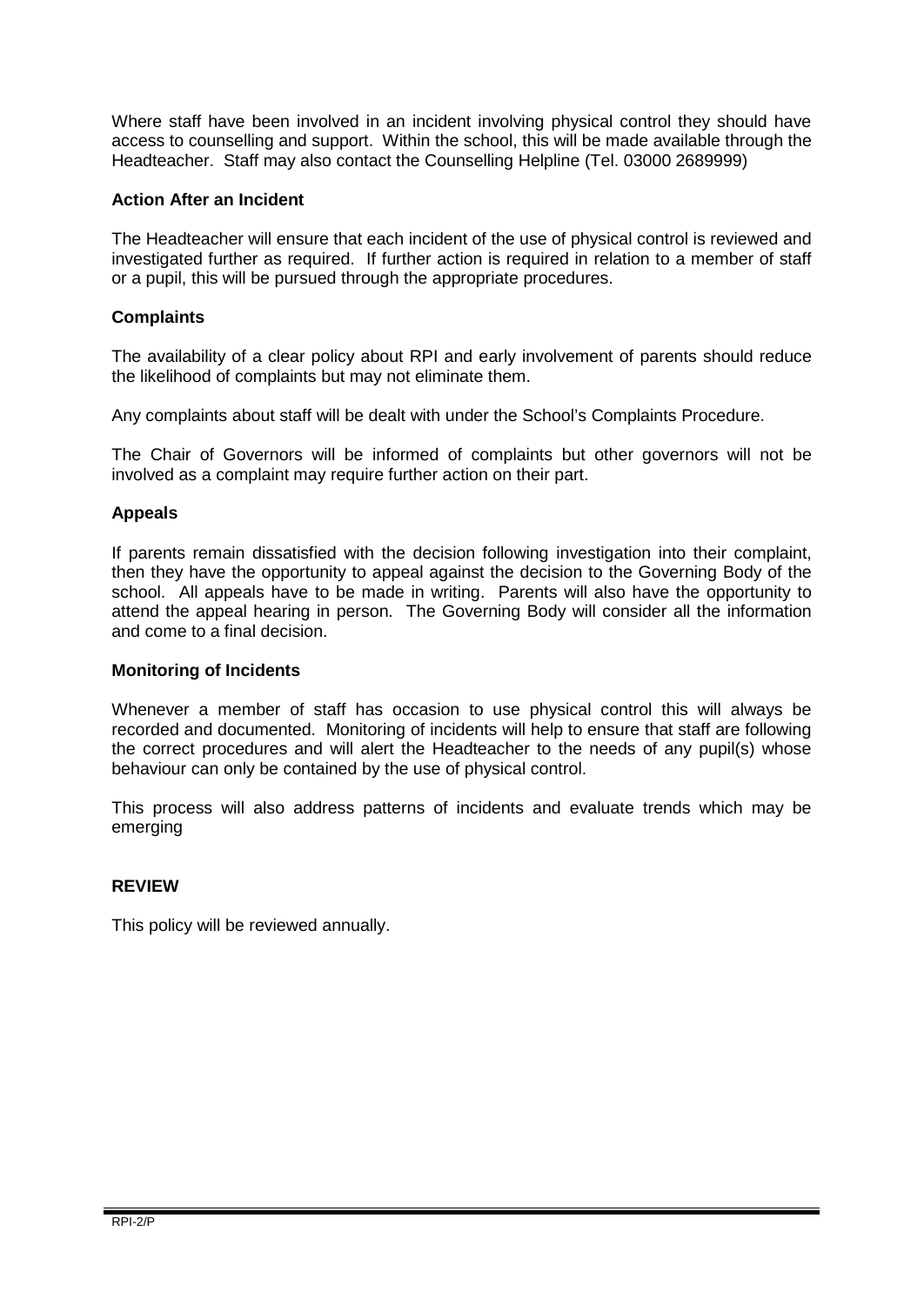# **RISK ASSESSMENT**

Risk Assessment is the process of identifying the hazards present in the workplace and then evaluating the extent of the risks involved, taking into account whatever precautions are already in place and seeking to alleviate them. It is important to be clear what is meant by hazard and risk. A **Hazard** is something with the potential to cause harm. The **Risk** is the likelihood that harm will occur.

The purpose of Risk Assessment in respect of the pupils in schools is in effect no different from that relating to the building, its fixtures, fittings, equipment and grounds. It is to protect and minimise the risk of harm to the pupils, staff and others; to reduce the incidence of serious and/or extended damage to property; and to ensure that safe working practices are clearly identified and recorded.

Risk Assessment need not be a necessarily difficult or technical process. In most cases school staff will already be aware of the main hazards and will have taken measures to control them. However, it is a legal requirement for Risk Assessments on vulnerable pupils to be done formally and the results written down and brought to the attention of the staff.

Knowledge of the pupils is the crucial factor in respect of Risk Assessment. Whilst most staff will have a very good knowledge of the potential difficulties when working with the schools' pupils, schools' recording systems are an important source of information. As a consequence the diligence with which all staff use the established recording systems impacts on the quality of Risk Assessments. Other sources of information will include Social Services Department Reports and verbal information passed to school.

The process of Risk Assessment of pupils should include the following:

| <b>Identifying Hazards</b>                         | Have you identified any potential or actual<br>hazards arising from the pupil's behaviour?<br>Are the risks to this pupil, children, school staff or<br>others? |
|----------------------------------------------------|-----------------------------------------------------------------------------------------------------------------------------------------------------------------|
| <b>Assessing Risk</b>                              | In which situations do risks occur?<br>Is injury or harm likely to arise?<br>How serious are these adverse outcomes likely to<br>be?                            |
| <b>Exploring Risk Reduction</b><br><b>Options</b>  | What are your risk reduction options?<br>What are the benefits and drawbacks for each<br>option?<br>How will they affect the risk?                              |
| <b>Deciding Risk Management</b><br><b>Measures</b> | Which measures prevent risk?<br>Which measures manage risk?<br>Which measures cope with adverse<br>consequences?                                                |
| <b>Sharing Plans and Strategies</b>                | Who needs to know and why?<br>How will you inform them?                                                                                                         |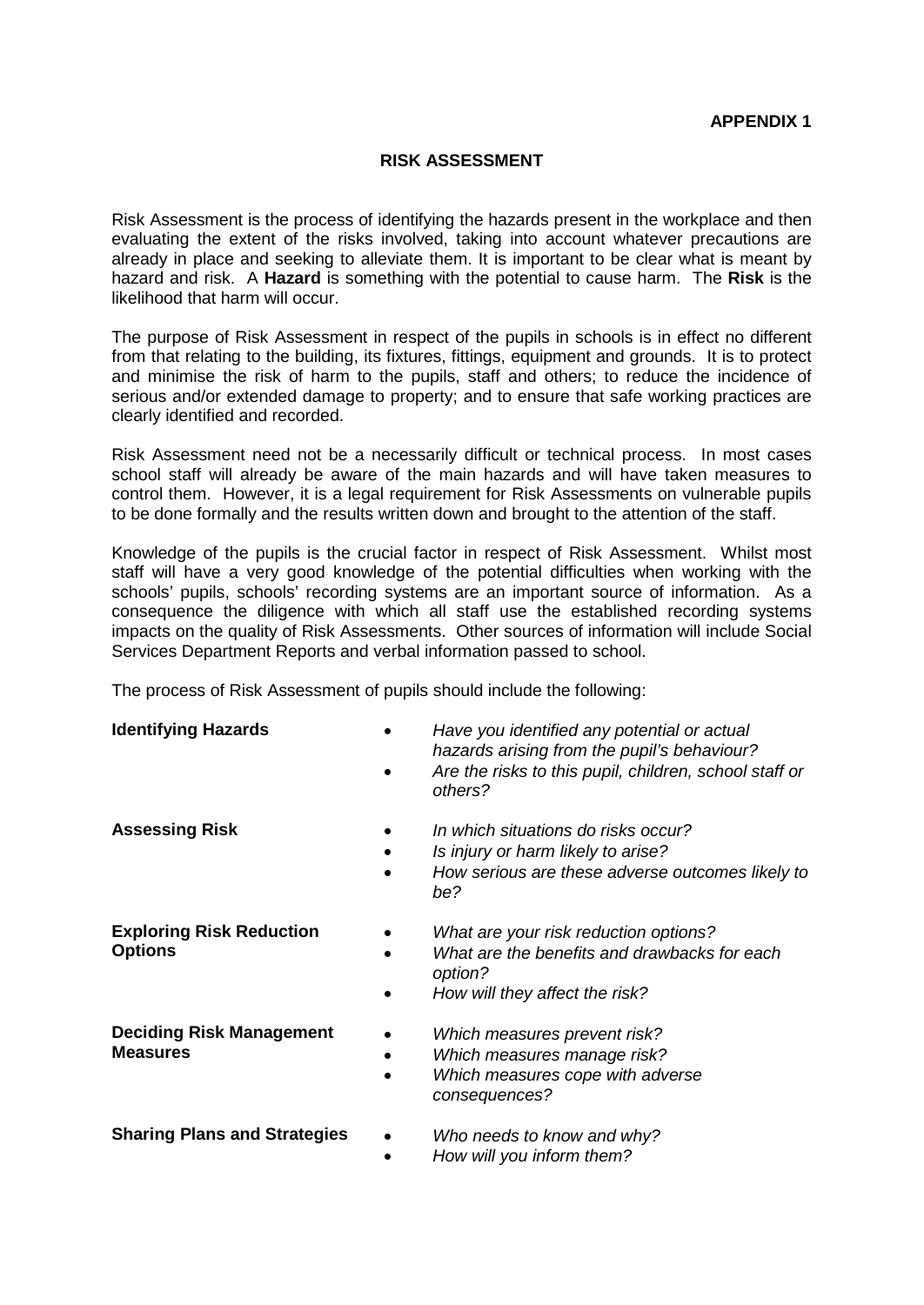- **Staff Training Issues** *Can you and other staff implement the plans and strategies?*
	- *What training is needed?*

## **Evaluating Impact and Effectiveness**

- *Is the pupil supported effectively?*
- *Are the risks prevented and managed?*
- *Are adverse outcomes addressed?*
- *What action will be taken as a result of this evaluation?*
- *When will the next review and evaluation take place?*

Risk Assessment is a continual process and subject to change. It is the responsibility of all staff to conduct their own Risk Assessments as any "situation" develops. Risk Assessments on vulnerable pupils should be regularly reviewed.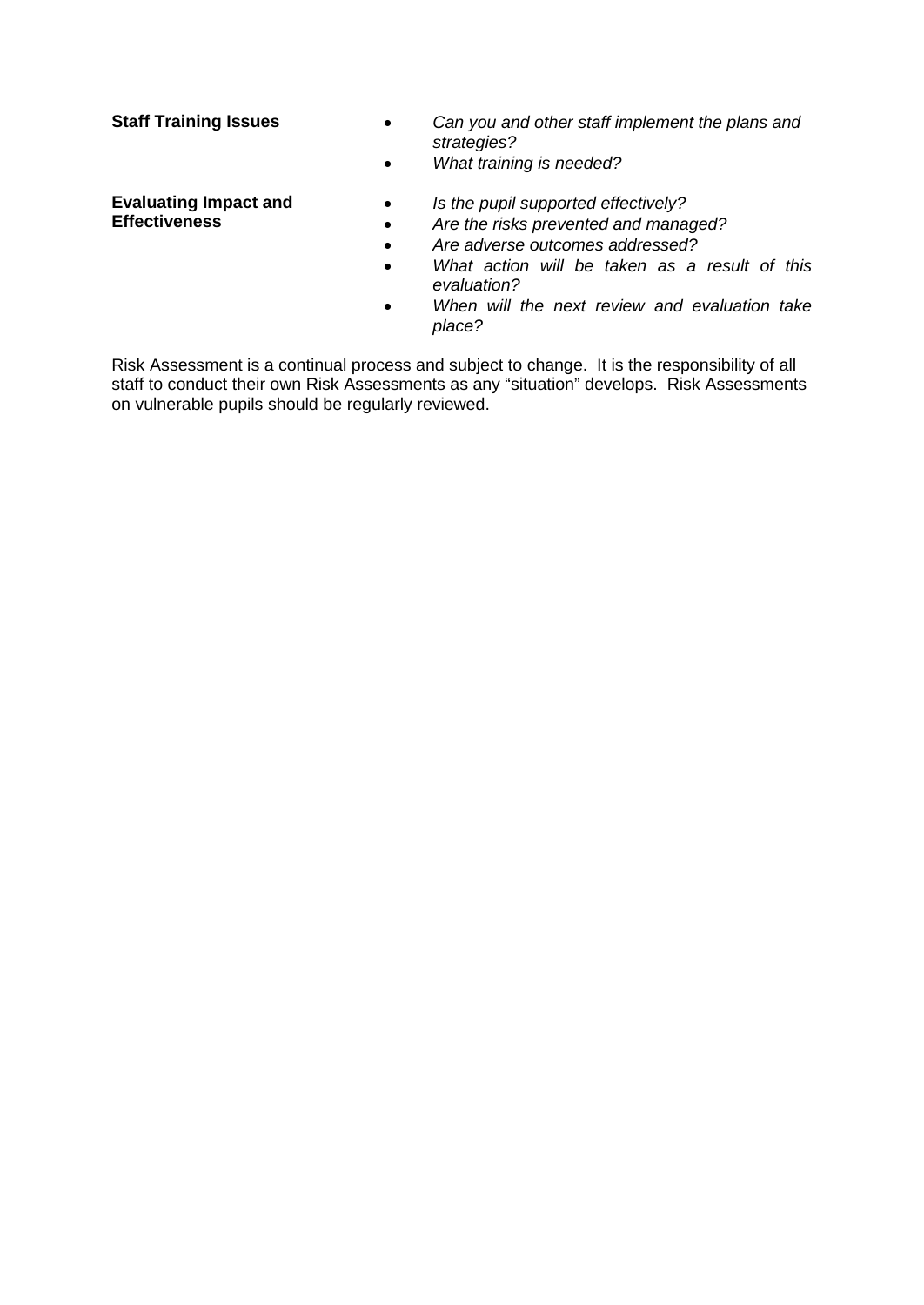| <b>Risk Assessment</b><br>Pupil:<br>Assessment completed by:<br>Date: |                                            |                 |                       |  |
|-----------------------------------------------------------------------|--------------------------------------------|-----------------|-----------------------|--|
|                                                                       | <b>Identification of Hazard</b>            |                 |                       |  |
| Description of foreseeable                                            |                                            |                 | Potential             |  |
| hazard                                                                |                                            |                 | Actual                |  |
|                                                                       |                                            |                 |                       |  |
| List of those affected by<br>hazard                                   |                                            |                 |                       |  |
|                                                                       |                                            |                 |                       |  |
|                                                                       | <b>Assessment of Risk</b>                  |                 |                       |  |
| In which situation does the risk                                      |                                            |                 |                       |  |
| usually occur?<br>How likely is it that the risk will                 |                                            |                 |                       |  |
| arise?                                                                |                                            |                 |                       |  |
| If the risk arises who may be                                         |                                            |                 |                       |  |
| injured or hurt?                                                      |                                            |                 |                       |  |
| What kind of injuries or harm<br>may occur?                           |                                            |                 |                       |  |
| How serious are the potential                                         |                                            |                 |                       |  |
| adverse outcomes?                                                     |                                            |                 |                       |  |
|                                                                       | <b>Risk Reduction</b>                      |                 |                       |  |
| <b>Measures</b>                                                       | <b>Possible Options</b>                    | <b>Benefits</b> | <b>Drawbacks</b>      |  |
| Proactive interventions to<br>prevent risks                           |                                            |                 |                       |  |
|                                                                       |                                            |                 |                       |  |
| Early interventions to manage                                         |                                            |                 |                       |  |
| risks                                                                 |                                            |                 |                       |  |
| Reactive interventions to                                             |                                            |                 |                       |  |
| respond to adverse outcomes                                           |                                            |                 |                       |  |
|                                                                       |                                            |                 |                       |  |
|                                                                       | <b>Agreed Strategy</b>                     |                 |                       |  |
| <b>Focus of Measures</b><br>Proactive interventions to                | <b>Measures to be Employed</b>             |                 | <b>Level of Risk</b>  |  |
| prevent risks                                                         |                                            |                 |                       |  |
|                                                                       |                                            |                 |                       |  |
| Early interventions to manage                                         |                                            |                 |                       |  |
| risks                                                                 |                                            |                 |                       |  |
| Reactive interventions to                                             |                                            |                 |                       |  |
| respond to adverse outcomes                                           |                                            |                 |                       |  |
|                                                                       |                                            |                 |                       |  |
| Strategy agreed with:                                                 |                                            |                 |                       |  |
| Strategy communicated to:                                             |                                            |                 |                       |  |
|                                                                       |                                            |                 |                       |  |
| Training needs:                                                       |                                            |                 |                       |  |
| <b>Evaluation of Strategy</b>                                         |                                            |                 |                       |  |
| <b>Measures Set Out</b>                                               | <b>Effectiveness in Supporting Student</b> |                 | <b>Impact on Risk</b> |  |
| Proactive interventions to                                            |                                            |                 |                       |  |
| prevent risk                                                          |                                            |                 |                       |  |
| Early interventions to manage<br>risk                                 |                                            |                 |                       |  |
| Reactive interventions to                                             |                                            |                 |                       |  |
| respond to adverse outcomes                                           |                                            |                 |                       |  |
|                                                                       | <b>Future Action</b>                       |                 |                       |  |
|                                                                       |                                            | Date:           |                       |  |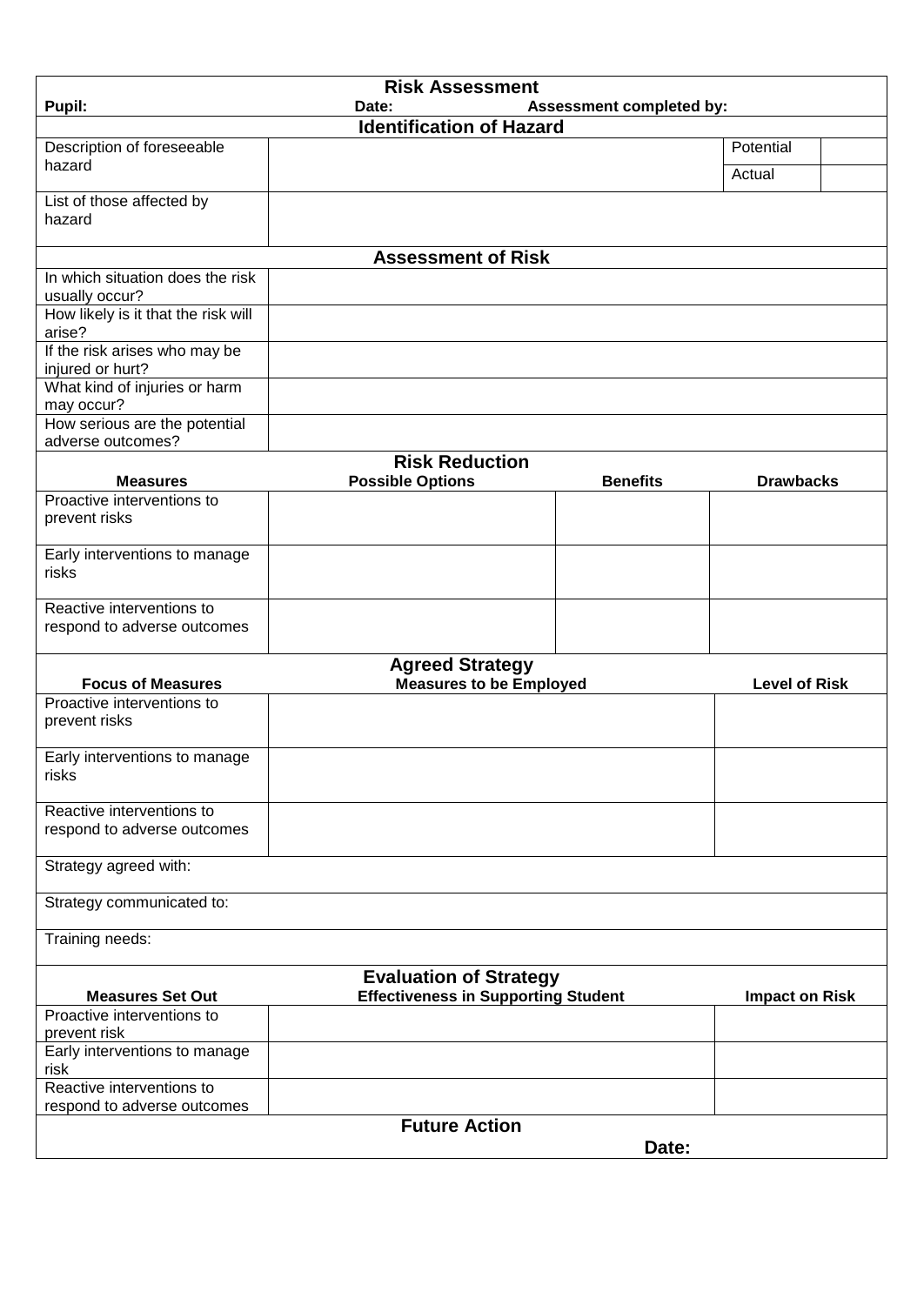| <b>MAJOR INCIDENT REPORT</b>                                                                                                                                        |                                                                                                 |                                                                                |  |  |
|---------------------------------------------------------------------------------------------------------------------------------------------------------------------|-------------------------------------------------------------------------------------------------|--------------------------------------------------------------------------------|--|--|
| <b>Student's Name(s):</b><br>Time:<br>Date:                                                                                                                         | <b>Duration of Entire Incident:</b>                                                             | <b>Report compiler:</b><br>Location:                                           |  |  |
| <b>STUDENT BEHAVIOUR:</b>                                                                                                                                           |                                                                                                 |                                                                                |  |  |
|                                                                                                                                                                     |                                                                                                 |                                                                                |  |  |
|                                                                                                                                                                     |                                                                                                 |                                                                                |  |  |
|                                                                                                                                                                     | ANTECEDENTS: (a concise description of the events leading up to the incident/behaviour)         |                                                                                |  |  |
|                                                                                                                                                                     |                                                                                                 |                                                                                |  |  |
|                                                                                                                                                                     |                                                                                                 |                                                                                |  |  |
|                                                                                                                                                                     |                                                                                                 |                                                                                |  |  |
|                                                                                                                                                                     |                                                                                                 |                                                                                |  |  |
|                                                                                                                                                                     |                                                                                                 |                                                                                |  |  |
|                                                                                                                                                                     | BEHAVIOUR: (describe what actually happened, and how the student responded)                     |                                                                                |  |  |
|                                                                                                                                                                     |                                                                                                 |                                                                                |  |  |
|                                                                                                                                                                     |                                                                                                 |                                                                                |  |  |
|                                                                                                                                                                     |                                                                                                 |                                                                                |  |  |
|                                                                                                                                                                     |                                                                                                 |                                                                                |  |  |
|                                                                                                                                                                     |                                                                                                 |                                                                                |  |  |
|                                                                                                                                                                     |                                                                                                 |                                                                                |  |  |
|                                                                                                                                                                     |                                                                                                 |                                                                                |  |  |
|                                                                                                                                                                     | <b>CONSEQUENCES:</b> (how did staff intervene, the student respond, was the situation resolved) |                                                                                |  |  |
|                                                                                                                                                                     |                                                                                                 |                                                                                |  |  |
|                                                                                                                                                                     |                                                                                                 |                                                                                |  |  |
|                                                                                                                                                                     |                                                                                                 |                                                                                |  |  |
|                                                                                                                                                                     |                                                                                                 |                                                                                |  |  |
|                                                                                                                                                                     | Ring if any of these RPI have been used:                                                        | restriction of access/exit, time out, isolation,                               |  |  |
|                                                                                                                                                                     |                                                                                                 | physical diversion, restrictive devices,<br>physical control                   |  |  |
|                                                                                                                                                                     |                                                                                                 | <b>SECTION B</b> (to be filled in if the use of physical control has occurred) |  |  |
| Names of staff involved: (staff should initial their agreement with the accuracy of the report or write<br>an alternative)                                          |                                                                                                 |                                                                                |  |  |
|                                                                                                                                                                     |                                                                                                 |                                                                                |  |  |
| Names of staff witnesses:                                                                                                                                           |                                                                                                 | <b>Names of student witnesses:</b>                                             |  |  |
|                                                                                                                                                                     |                                                                                                 |                                                                                |  |  |
|                                                                                                                                                                     |                                                                                                 |                                                                                |  |  |
| <b>De-escalation Techniques:</b> (staff should always adopt a non-threatening posture, number other strategies used i.e. thus indicating the<br>order of their use) |                                                                                                 |                                                                                |  |  |
| *verbal advice/support                                                                                                                                              | *planned positive distraction, what?                                                            | *negotiation<br>*negotiation/limits/consequences                               |  |  |
| *re-assurance<br>*tactical ignoring                                                                                                                                 | *positive touch, who? and how?<br>*distraction                                                  | *time out offered/directed<br>*other: (describe)<br>*change of adult           |  |  |
|                                                                                                                                                                     | Length of time de-escalation techniques employed:                                               |                                                                                |  |  |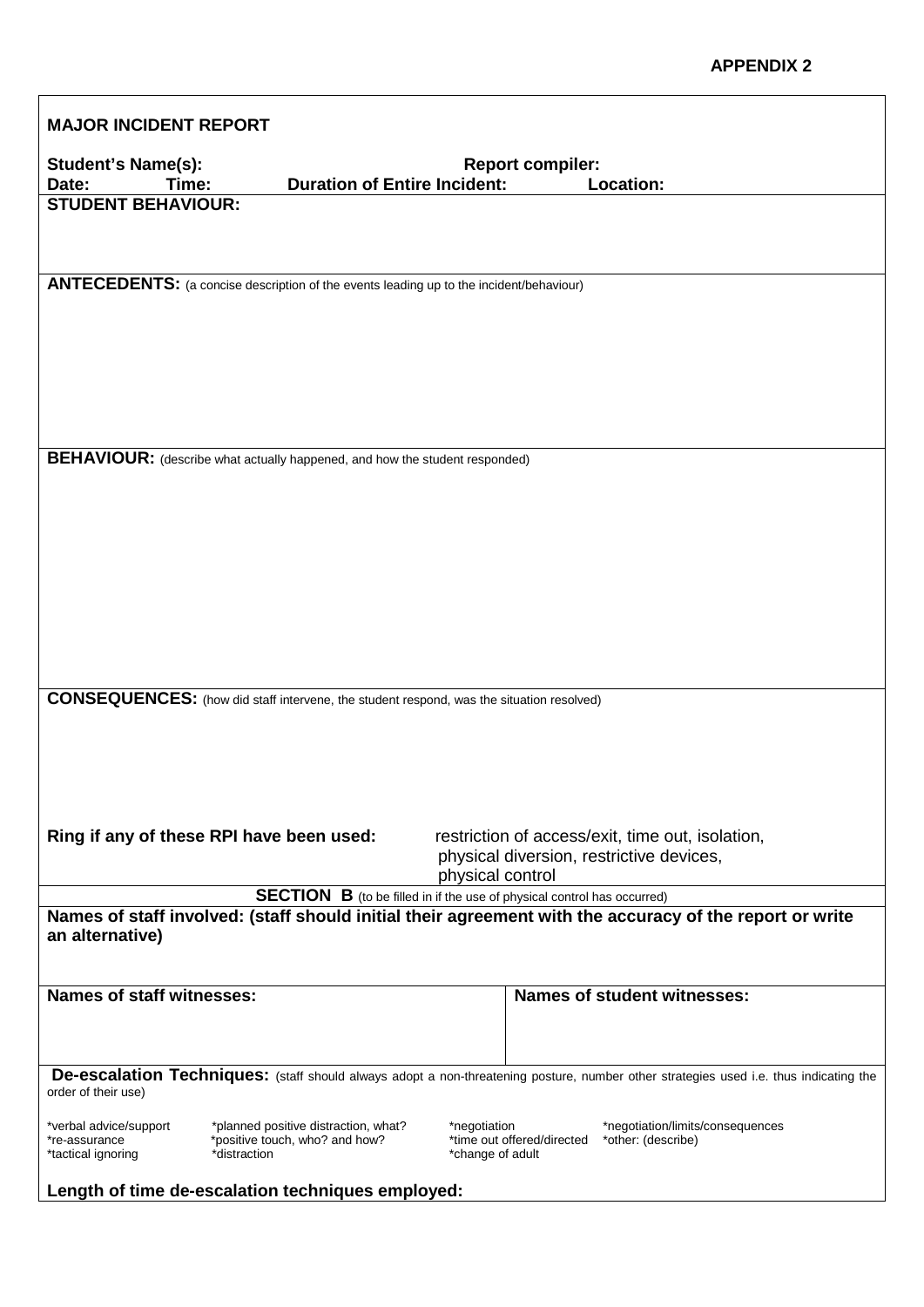| Justification for use of physical controls: (tick and delete as necessary)  |                                                  |      |                                                                                                                                  |                                                                      |
|-----------------------------------------------------------------------------|--------------------------------------------------|------|----------------------------------------------------------------------------------------------------------------------------------|----------------------------------------------------------------------|
| ➤                                                                           | prevent/ interrupt injury to                     |      |                                                                                                                                  | $\triangleright$ prevent/ interrupt absconding if judged prejudicial |
|                                                                             | student/students/staff/others                    |      | to student's safety/welfare                                                                                                      |                                                                      |
| ⋗                                                                           | prevent/ interrupt serious damage to property    |      | ≻                                                                                                                                | interrupt disruptive behaviour prejudicial to the safe               |
|                                                                             |                                                  |      | & secure learning environment                                                                                                    |                                                                      |
| Seq.                                                                        | Nature of physical controls used:<br><b>Hold</b> | Min. | <b>Staff involved</b>                                                                                                            | <b>Position</b>                                                      |
|                                                                             |                                                  |      |                                                                                                                                  |                                                                      |
| 2                                                                           |                                                  |      |                                                                                                                                  |                                                                      |
| 3                                                                           |                                                  |      |                                                                                                                                  |                                                                      |
| 4                                                                           |                                                  |      |                                                                                                                                  |                                                                      |
|                                                                             |                                                  |      | Post incident measures undertaken to ensure student calmed, and final outcome: (must be completed)                               |                                                                      |
|                                                                             |                                                  |      |                                                                                                                                  |                                                                      |
|                                                                             |                                                  |      |                                                                                                                                  |                                                                      |
|                                                                             |                                                  |      |                                                                                                                                  |                                                                      |
|                                                                             |                                                  |      |                                                                                                                                  |                                                                      |
|                                                                             |                                                  |      |                                                                                                                                  |                                                                      |
|                                                                             |                                                  |      | Response and view of the student: (must either be completed by the student/agreed with the student and counter-signed by him, or |                                                                      |
| the response of the student described)                                      |                                                  |      |                                                                                                                                  |                                                                      |
|                                                                             |                                                  |      |                                                                                                                                  |                                                                      |
|                                                                             |                                                  |      |                                                                                                                                  |                                                                      |
|                                                                             |                                                  |      |                                                                                                                                  |                                                                      |
|                                                                             |                                                  |      |                                                                                                                                  |                                                                      |
|                                                                             |                                                  |      |                                                                                                                                  | Student Signature:                                                   |
|                                                                             |                                                  |      | Details of any resulting injuries: (to whom, and action taken as a result e.g. medical treatment, if none, write none)           |                                                                      |
|                                                                             |                                                  |      |                                                                                                                                  |                                                                      |
|                                                                             |                                                  |      |                                                                                                                                  |                                                                      |
|                                                                             |                                                  |      |                                                                                                                                  |                                                                      |
|                                                                             |                                                  |      |                                                                                                                                  |                                                                      |
|                                                                             | Injury form completed: YES/NO (delete)           |      |                                                                                                                                  | Accident Book: YES/NO (delete)                                       |
|                                                                             |                                                  |      | Any other relevant information: (include details of damage to property, etc, if none, write none)                                |                                                                      |
|                                                                             |                                                  |      |                                                                                                                                  |                                                                      |
|                                                                             |                                                  |      |                                                                                                                                  |                                                                      |
|                                                                             |                                                  |      |                                                                                                                                  |                                                                      |
|                                                                             |                                                  |      |                                                                                                                                  |                                                                      |
|                                                                             |                                                  |      |                                                                                                                                  |                                                                      |
|                                                                             |                                                  |      |                                                                                                                                  |                                                                      |
|                                                                             |                                                  |      |                                                                                                                                  |                                                                      |
|                                                                             |                                                  |      |                                                                                                                                  |                                                                      |
| Head Teacher's comments: (including any implications for future management) |                                                  |      |                                                                                                                                  |                                                                      |
|                                                                             |                                                  |      |                                                                                                                                  |                                                                      |
|                                                                             |                                                  |      |                                                                                                                                  |                                                                      |
|                                                                             |                                                  |      |                                                                                                                                  |                                                                      |
|                                                                             |                                                  |      |                                                                                                                                  |                                                                      |
|                                                                             |                                                  |      |                                                                                                                                  |                                                                      |
|                                                                             |                                                  |      |                                                                                                                                  |                                                                      |
|                                                                             |                                                  |      |                                                                                                                                  |                                                                      |
| Signature:<br>Copied to:                                                    | Date:                                            |      |                                                                                                                                  |                                                                      |
|                                                                             |                                                  |      |                                                                                                                                  |                                                                      |
|                                                                             |                                                  |      |                                                                                                                                  |                                                                      |
|                                                                             |                                                  |      |                                                                                                                                  |                                                                      |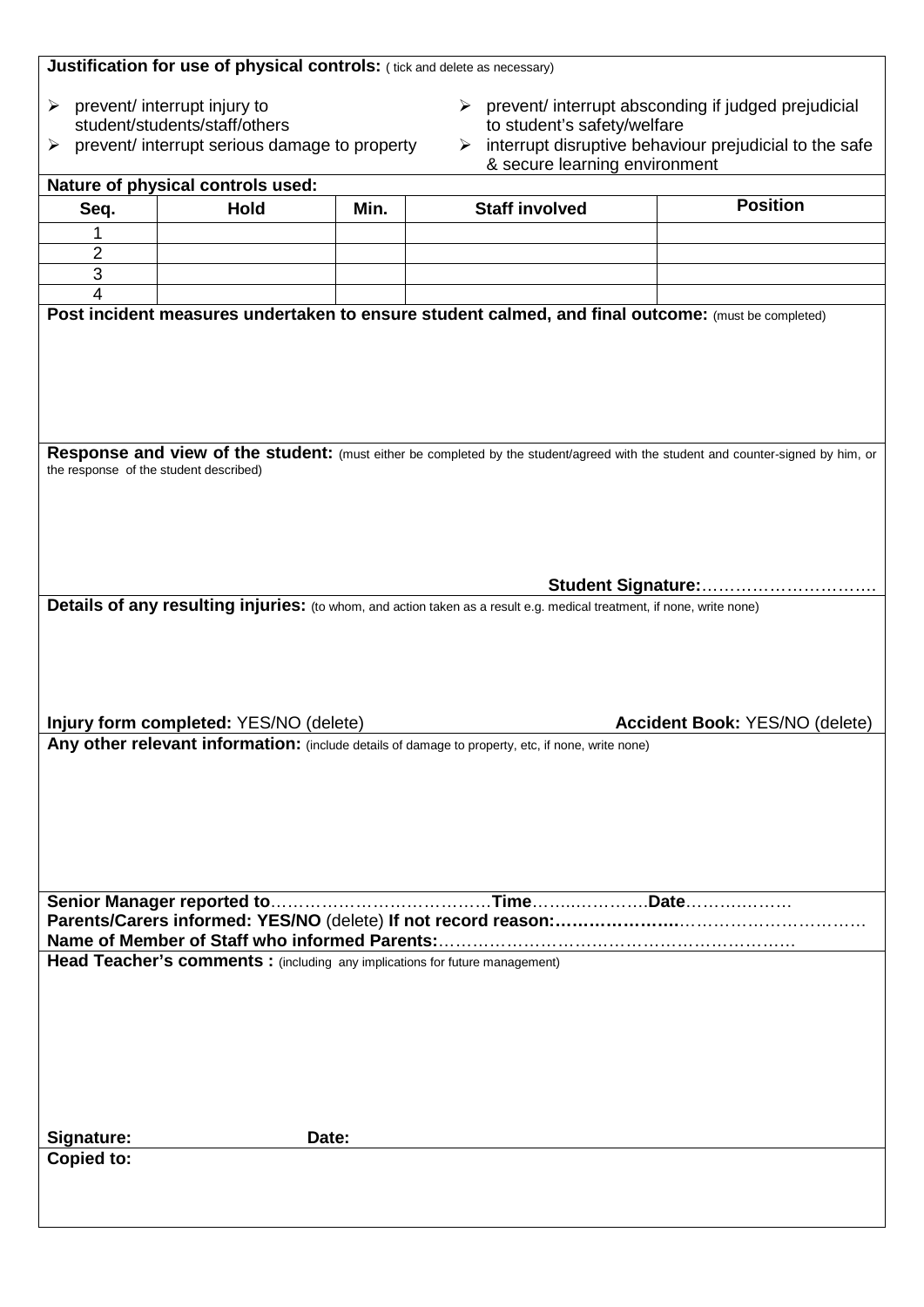# **MONITORING**

## *Head Teachers*

Head Teachers should monitor any use of Restrictive Physical Interventions by examining:

- the frequency of their use;
- the justification for their use:
- their nature:
- their users; and
- the views of students concerning them.

Head Teachers must ensure that:

- the need to use Restrictive Physical Intervention is minimised;
- Restrictive Physical Intervention is used only in the appropriate circumstances; and
- only the appropriate degree of Restrictive Physical Intervention is used in particular situations.

Head Teachers must also:

- report on the use of Restrictive Physical Intervention to the School's Governing Body;
- report specifically on the use of Physical Controls:
- take appropriate action over issues of concern of either a general or specific nature; and
- make available on request the Major Incident Record File and Incident Book to the Authority's Officers.

# *Governors*

Governors should monitor the use of Restrictive Physical Intervention within the school ensuring that:

- the incidence of the use of Restrictive Physical Intervention is reported to them termly;
- incidents comply with school policy;
- trends are recognised; and
- action is taken to reduce the use of Physical Control.

# *The LEA*

The LEA should monitor all incidents of the use of Physical Control within schools ensuring that:

- the incidents of the use of Physical Control are reported to them;
- incidents comply with LEA policy:
- records of incidents are thorough;
- trends are recognised; and
- action is taken to reduce the use of Physical Control.